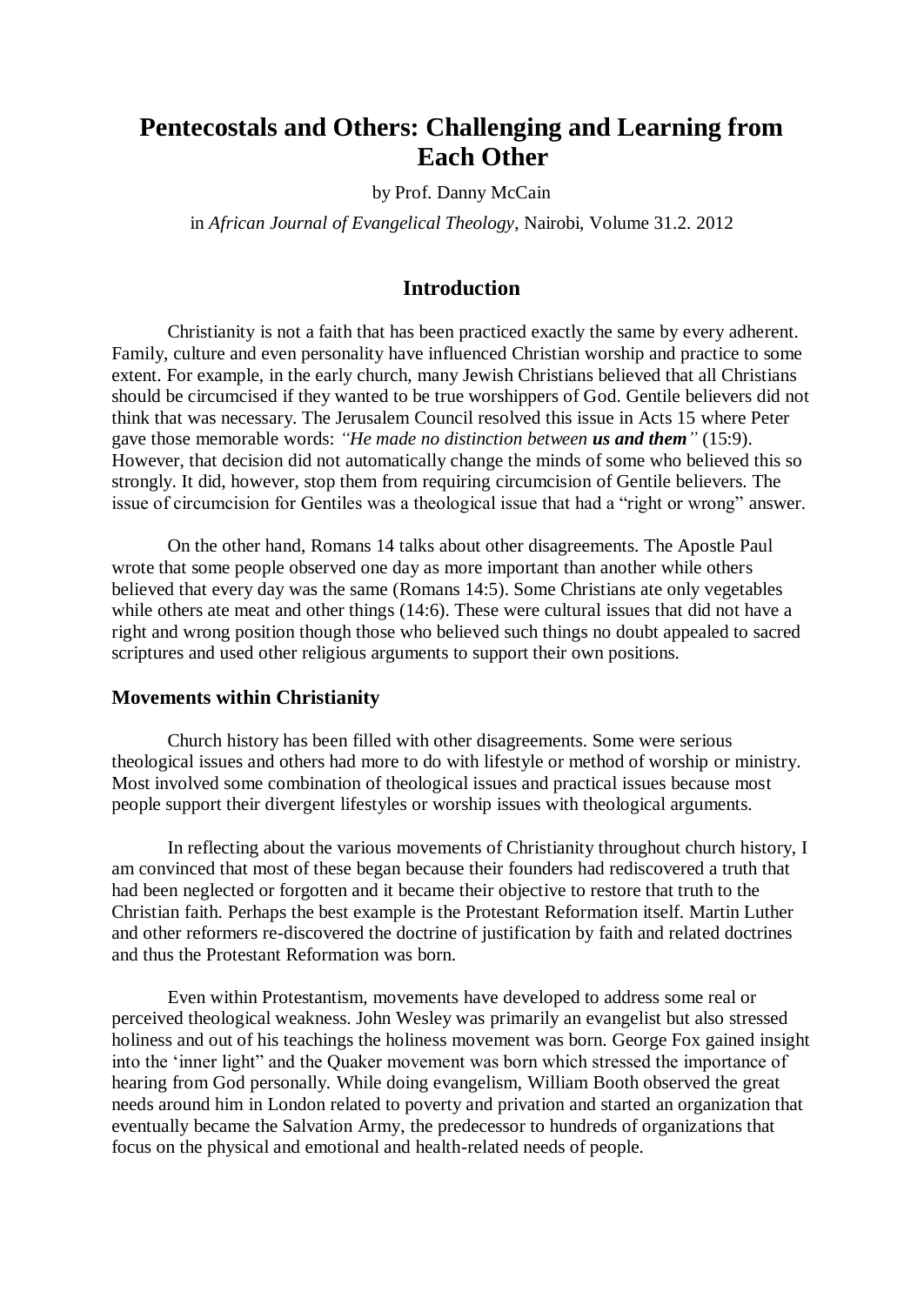I have also observed that as most of these movements grow, they so emphasize their particular discovery that they often go too far and get out of balance. The overemphasis of a truth can be almost as perilous as under-emphasis. Thus many parts of the holiness movement have become so enamored with holiness that they ignore evangelism, social justice and other important issues. The Salvation Army has become so involved in social issues that, in some part of the world, it has largely neglected evangelism which was the motivating issue of its founder. However, in their overemphasis, these movements tend to help pull the rest of the body of Christ back to a more balanced view of the doctrine or practice being emphasized.

## **The Pentecostal and Charismatic Movements**

It is my conviction that the Pentecostal and Charismatic movements, which have developed within the last century, have re-discovered and re-emphasized an important doctrine that had been largely ignored in many mainline churches—the doctrine and ministry of the Holy Spirit. The spontaneous speaking in tongues in Topeka, Kansas in 1901 and in Asuzu Street Revival in Los Angeles, California in 1906 convinced the participants that the Holy Spirit could be personally appropriated in our day and could manifest himself today in the same way he did in the Acts of the Apostles. This movement slowly developed with the creation of various Pentecostal denominations, like the Assemblies of God and others.

In the 1960's a parallel movement began to develop which became known as the Charismatic Movement. The focus of this movement was on a broader application of the ministry of the Holy Spirit to include other gifts that had not been stressed as much in the earlier part of the Pentecostal movement. This movement stressed healing and prophecy and spiritual deliverance. It also attracted adherents from a much broader demographic background, including practically all denominations and all social classes.

The early Pentecostals faced scathing ridicule and severe opposition by the secular press as well as other Christians. They were accused of being a cult and some believed their activities were inspired by the devil. However, it appears that the attitude of the non-Pentecostal world has largely moved beyond that point now and, as a general rule, Christians from most traditions extend a warm hand of fellowship to the Pentecostals and Charismatics.

Others have documented the history of Pentecostalism in Nigeria so I will not attempt to do that. I will simply say I see Pentecostalism as a growing mighty river coming to Nigeria in three separate streams. First, there was the indigenous wave of charismatic leaders who stressed prayer, prophecy and healing, which included people like Garrick Braide, Joseph Babalola and others. As for as we know, these men had no contact with Charles Parham or William Seymore, the Americans who are considered the founders of Pentecostalism. This led to an indigenous movement stressing prophecy, divine healing, and other miraculous practices later associated with Pentecostalism. Second, there was a flow of Pentecostalism from the Western world, often invited by Nigerians who had been associated in one way or another with the earlier indigenous movement. These included the British Apostolic Church, the Assemblies of God and the Foursquare Gospel Church. This part of the movement has been known as classical Pentecostalism. And, third, there was the burst of revivalism that swept across the universities of Nigeria in the early 1970's which had a distinct Pentecostal flavor and has been sometimes called "Neo-Pentecostalism." There are distinct elements of those movements still present but it seems to me that those movements have merged or are merging into one big mighty bubbling Pentecostal river. Regardless of their roots, the Christians from these backgrounds are looking and acting more and more alike.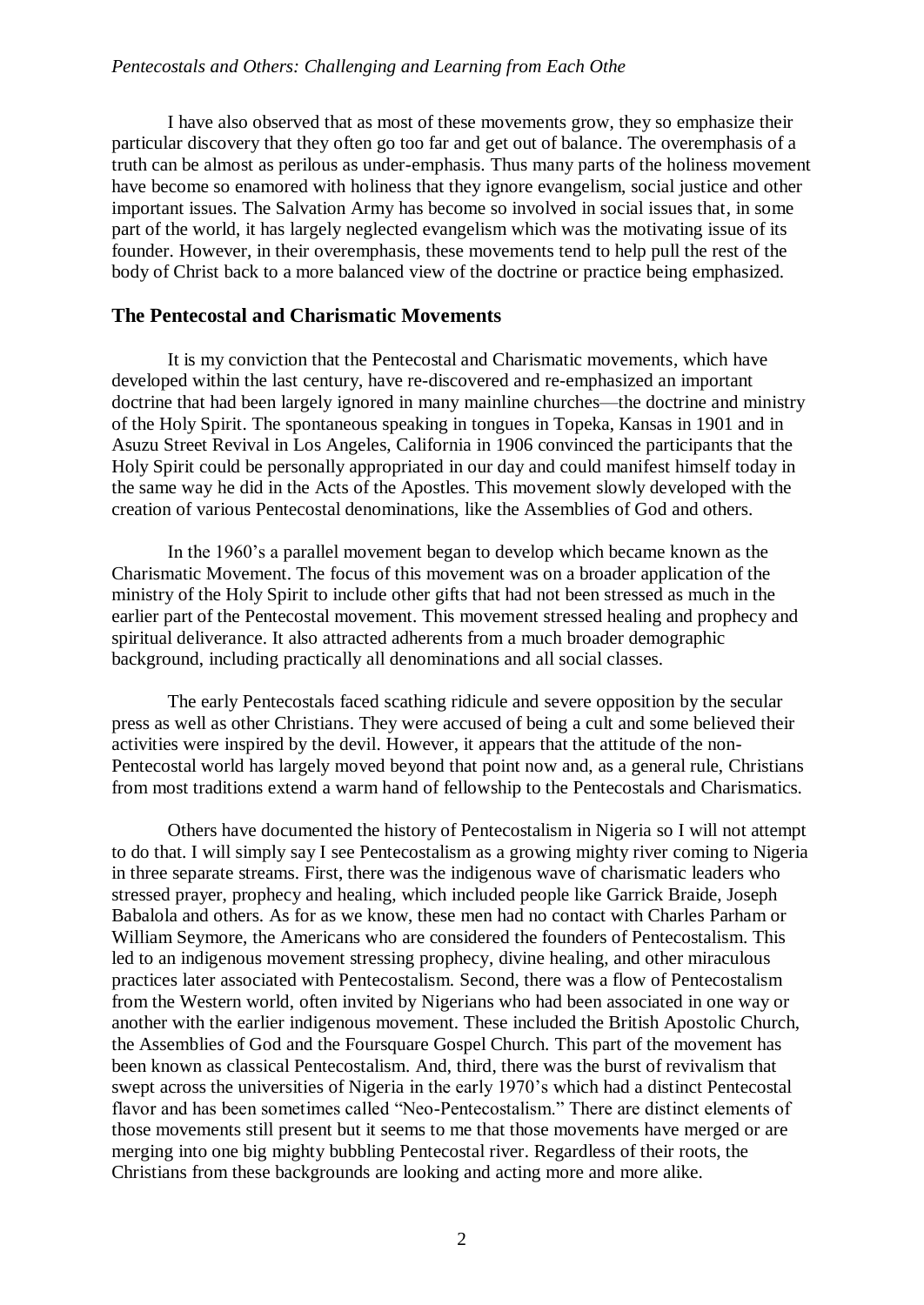However, that is only one part of the Pentecostal story. Another result of the 1970's Neo-Pentecostal movement was an awakening Charismatic movement within the mainline churches. Through such organizations as the Full Gospel Businessmen's Fellowship International, people at the higher social levels of society and people from mainline churches became attracted to the Charismatic message. Some moved over to Pentecostal churches but many remained in their own denominations and helped to spread the Pentecostal fire in them. Because of the influence of these Pentecostals or Pentecostal sympathizers within the congregation and a greater amount of interaction with Pentecostal leaders, the attitude toward Pentecostalism has gradually shifted in many of the mainline churches from something negative to something at least neutral and more often than not a positive thing today.

The last 40 years have seen Pentecostalism grow from a small percentage of the church to a significant number, somewhere between 30 and 50 percent. Although the line is becoming more blurred between Pentecostals and non-Pentecostals, as a general rule, believers and churches still identify themselves and Pentecostals or non-Pentecostals.

## **Key Issue: Learning and Challenging Each Other**

The key question that I would like to address in this paper is this: What have these two groups learned and what can they learn from each other and what can they teach each other? Obviously, there have been a lot of mutual learning and some challenging and there will continue to be more in the future. The new Pentecostal movement probably agrees with the mainstream Christianity in 90 percent of what it believes and practices. Because it grew out of mainstream Christianity it will forever be inseparably linked with that movement. On the other hand, mainstream Christianity has been observing Pentecostalism for many years now and, though at times it has been grudging, mainstream Christianity has learned from the younger movement and has even adjusted some of its practices and emphases based upon its observations of and interactions with the Pentecostal and Charismatic movements.

The issues of comparison and relationship between these two movements that will be examined in this paper are not clear cut issues where one side has always been right and the other side has always been wrong. Rather, the issues addressed herein reflect degrees of emphasis and perhaps degrees of accuracy. Like most movements, the various emphases developed within the movement have often been extreme but they have contributed something valuable to the outsiders. They have forced the broader body of Christ to reevaluate its attitudes and beliefs about these issues and often move back closer to the truth.

## **What Can the Rest of Christianity Learn from Pentecostals?**

We will now look at what the mainstream churches and denominations have learned and need to learn from the Pentecostals and Charismatics.

## **Authentic Worship**

Perhaps the most obvious thing that mainstream Christianity has learned and borrowed from Pentecostalism in the last 30 years or so has been related to worship. When the missionaries planted the church in Nigeria, they tended to reproduce the kind of Christianity that had been practiced in their home countries and in their home churches. This was perfectly normal because they were perpetuating what they understand and what they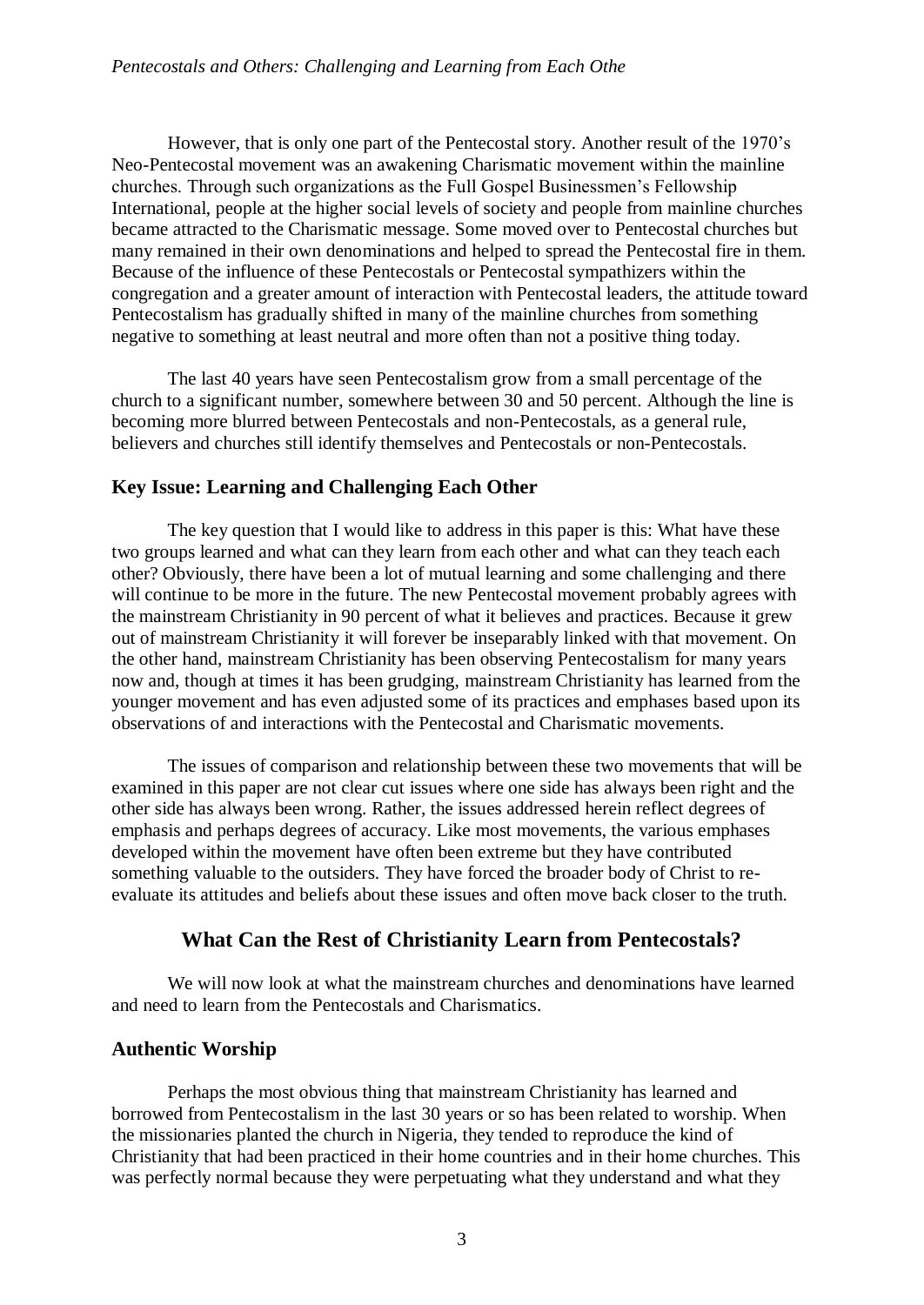had experienced. Therefore, missionaries built church buildings with crosses on them like those "back home." They brought and had made clerical garments that looked like those that were used where they were raised. They translated the songs and hymns into local languages but used the tunes for those songs that were common outside Africa. The order of the services was often a carbon copy of what they had practiced elsewhere.

In addition, the missionaries tended to frown on those cultural things that they did not feel comfortable with.<sup>1</sup> Traditional African instruments were not allowed because first, the missionaries associated them with traditional religions and second, drums were not used in worship where the missionaries came from. Although Africans love to sing and had developed a natural rhythmic movement of the body with their singing, this was not tolerated because dancing was inconsistent with the dignity of the European church and considered worldly and sensual by many of the churches that had sponsored the missionaries.

When Pentecostalism came to Nigeria and particular the third phase—that of the post-Civil War revival in the universities, it came to those who already had a Christian background and had some understanding of the Bible and the Christian faith. However, when these people began to experience the fresh fire of the Holy Spirit, they were not like their illiterate grandparents who had first received the gospel. These were well-educated thoughtful young people who were not intimidated by white missionaries or church precedent and thus began to put their own stamp upon the new wave of Christianity they had embraced. And one of the things that began to change was their style of worship. They began to sing more choruses. They raised their hands in worship. They resurrected and sanctified not only their traditional instruments but their traditional dance movements and brought them into the church and used them to worship the Lord. The missionary planted churches had focused on a style of worship that was consistent with their rational, calm, non-emotional European worldview. However, these young people who had recently had such liberating experiences with the power of the Holy Spirit, expanded that liberty to their worship and soon began to be much freer and expressive in their worship, more consistent with an African way of doing things.

It should be noted that the style of worship that has developed in Africa is not entirely unique to Africa. Singing with emotion and enthusiasm and lifting hands in worship was characteristic of the holiness movement out of which the Pentecostal movement developed well over 100 years ago. In addition, the style of worship in most Pentecostal churches is not purely African. Although Pentecostals did help open the door for Africa instruments to come back to the church, in nearly all African Pentecostal churches, worship is led by musicians using western instruments, including guitars and western style drums. And many of the songs and choruses come from outside of Africa. However, when the freer style of worship came to Africa, it met a community ready to embrace it because it fit the African context better.

When this freer and more intense style of worship entered the Pentecostal churches, it was warmly embraced especially by the younger generation. This was a way that they could worship God in an enjoyable manner. Worship was no longer boring but exciting. And as

<u>.</u>

<sup>&</sup>lt;sup>1</sup> This paper is not intended to criticize the missionaries who came to Africa. There may have never been a more successful generation of Christian missionaries than those who planted the church in Africa because the church has grown more rapidly in Africa than perhaps any other part of the world. In addition, the weaknesses of the missionaries were not unique. Most missionaries doing cross cultural ministry tend to reproduce themselves, including our modern Nigerian and African missionaries. Though we do not seek to criticize missionaries, we certainly can learn from them, from both their positive and negative contributions.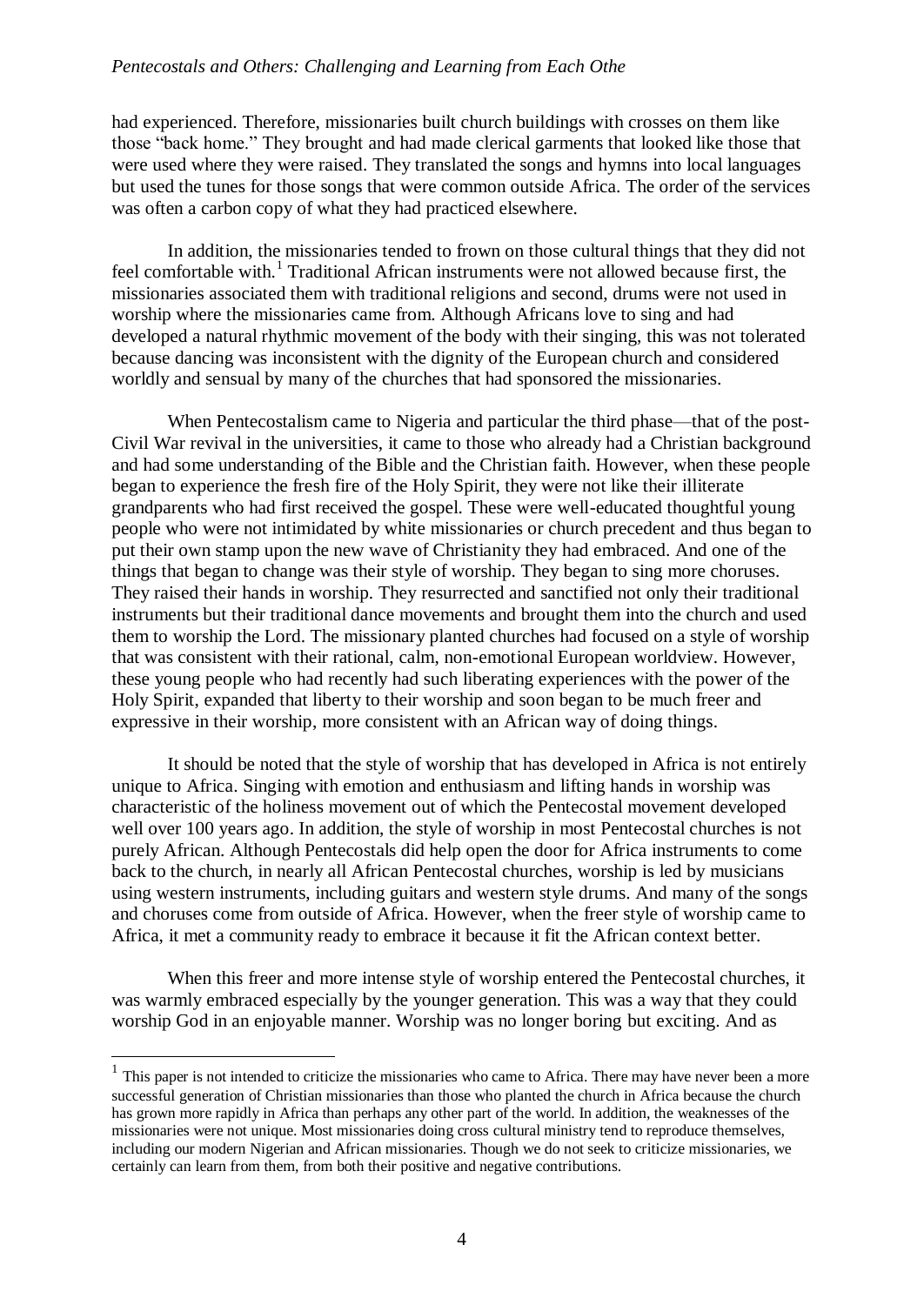#### *Pentecostals and Others: Challenging and Learning from Each Othe*

young people in the mainstream churches began to see the excitement of the worship in the Pentecostal churches, they began going to them. Thus the growth of the Pentecostal and Charismatic churches has been primarily among young people. Pentecostal churches are still filled with young people. In research recently conducted by my colleagues, they discovered that 61 percent of those who attend Pentecostal churches are between the ages of 18 and 32 and that only 13 percent of the typical Pentecostal congregation is above the age of  $43<sup>2</sup>$ .

The mainstream churches responded in two different ways. At first, they criticized. The loud and boisterous type of worship was not consistent with what they were accustomed to. They had partially absorbed the philosophy of dignified worship from the missionaries. They also were not happy to see their young people leaving their churches. This seemed like apostasy. However, complaining did not help. Their young people kept leaving. We have a proverb in my country that says "If you cannot beat them, join them." So, after a while, many of the mainstream churches started getting band sets and creating worship teams and allowing and even encouraging a more open and free style of worship.

And what has been the result? First this new type of worship has slowed down the departure of the youth from the traditional churches.<sup>3</sup> Second, livelier and more interactive worship has been a blessing to those mainstream churches. Their people are enjoying worship more. Even the older people have largely become accustomed to the new style of worship and are enjoying it. And more genuine personal worship is one of the best tools for providing spiritual vitality for the individual believer. A worshipping person is a growing person and a happy person and a person who will overcome the temptations of life. More genuine worship also helps to build up the church. In addition to keeping the members happy and growing, genuine worship impresses unbelievers who may visit the church and causes them to recognize that God is truly among us (1 Corinthians 14:24).

Even though it is not purely Africa, why has the more Pentecostal style of worship been received so well? First, it is more holistic. Jesus taught us that we should *"Love the Lord your God with all your heart and with all your soul and with all your mind and with all your strength"* (Mark 12:30). If we are to love the Lord that way, then we should also worship the Lord with our heart, soul, mind and strength. Western worship tends to appeal to the mind. Charles Wesley's hymns are almost like lectures in systematic theology. Certainly we must have our minds involved in worship but worship must not stop there. The *"heart and the soul"* represent the emotions. Worship has always been emotional to some extent but the Pentecostals have helped to demonstrate that one can express emotions publicly without shame or embarrassment. Worshipping the Lord with the body is something Africans were forbidden to do for a long time. However, now that Pentecostalism has helped to remove that barrier, Africans are showing the world how to worship the Lord with the body. David danced before the Lord (2 Samuel 6:14) and African Christians are now doing the same thing.

I am convinced that the Pentecostal style of worship that has developed in Nigeria is consistent with African styles of communication. I speak specifically of the frequent use of simple choruses in Pentecostal churches. These are short songs with only a few words that

1

<sup>2</sup> Korb, K. A. and Kumswa S. K., "Preliminary Report of Pentecostal Churchgoers in Northern Nigeria: NPCRC Technical Report #N1103," Nigeria Pentecostal and Charismatic Research Centre, Jos, November 2011, Page 5

 $3$  I spoke in a Youth Convention of the Ekklesiyar Yan'uwa a Nigeria (Church of the Brethren in Nigeria – EYN) in Abuja on 17 June 2011. The singing and dancing and excitement of that service could not be distinguished between a similar group of Pentecostal students. The EYN leaders present seemed to be very happy with the enthusiasm and intensity that these EYN youth demonstrated.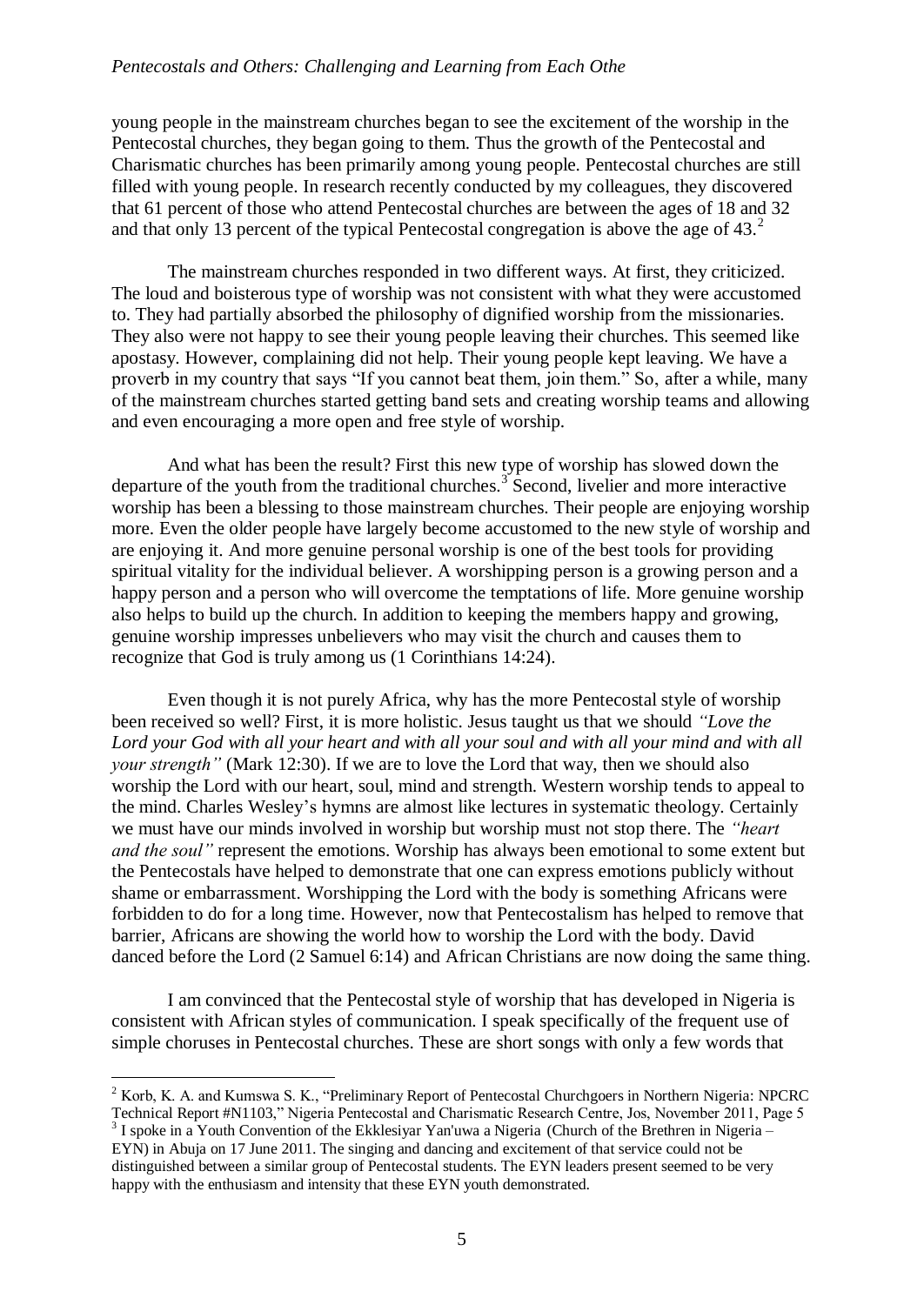make one simple point. Obviously, Africa is not the only place where such choruses are used. In addition such courses were sung to some extent before the coming of Pentecostalism. However, these kinds of choruses have been greatly utilized by the Pentecostals and they have taken deep root in Africa. Why? It is an undisputed fact that one of the most important ways that Africans have communicated information from one generation to the other is through proverbs. A proverb is a short memorable statement that teaches some point of wisdom. Therefore, traditionally Africans have taught and learned best through short bite-size pieces of information. The modern choruses that are sung in most churches today take advantage of that learning style. Unlike many of the traditional hymns that helped to teach doctrine, these choruses contain one piece of information and that one truth is something with which one can truly worship.

For example, I recently heard a Pidgin English course that says:

*Dis kind God-o. I never see his kind-o. Dis kind God-o. Blessed be his holy name.*

The simple point that the song makes is that God is unique; he is one of a kind; there is no other God like this God. This is consistent with such scriptures as Isaiah 40:28 which says: *"Do you not know? Have you not heard? The LORD is the everlasting God, the Creator of the ends of the earth. He will not grow tired or weary, and his understanding no one can fathom." 4* This is also consistent with songs like Don Moen's adaptation of Exodus 15:11:

*Who is like unto Thee O Lord among the gods? Who is like unto Thee Glorious in holiness Fearful in praises Doing wonders Who is like unto Thee?*

Though in less elegant words, this course expresses the same awe and worship of God, as Isaac Watts glorious hymn which declares:

*I sing the mighty power of God, that made the mountains rise; That spread the flowing seas abroad, and built the lofty skies. I sing the wisdom that ordained the sun to rule the day; The moon shines full at His command, and all the stars obey.<sup>5</sup>*

However this simple little course fits into the African way of making one point in a simple memorable manner. It has in essence become a musical proverb and, as such, is a very effective communication tool in Africa.

<sup>1</sup> <sup>4</sup> This theme is especially stressed in the Wisdom Literature. For example, Zophar asks Job: *"Can you fathom the mysteries of God? Can you probe the limits of the Almighty?"* (Job 11:7). See also Job 5:9, 33:13, 37:23 and Ecclesiastes 3:11, 8:17.

<sup>5</sup> Watts, Isaac, "I Sing the Mighty Power of God" in *Worship and Service Hymnal*, Hope Publishing Company, Carol Stream, Illinois, 1952, hymn 19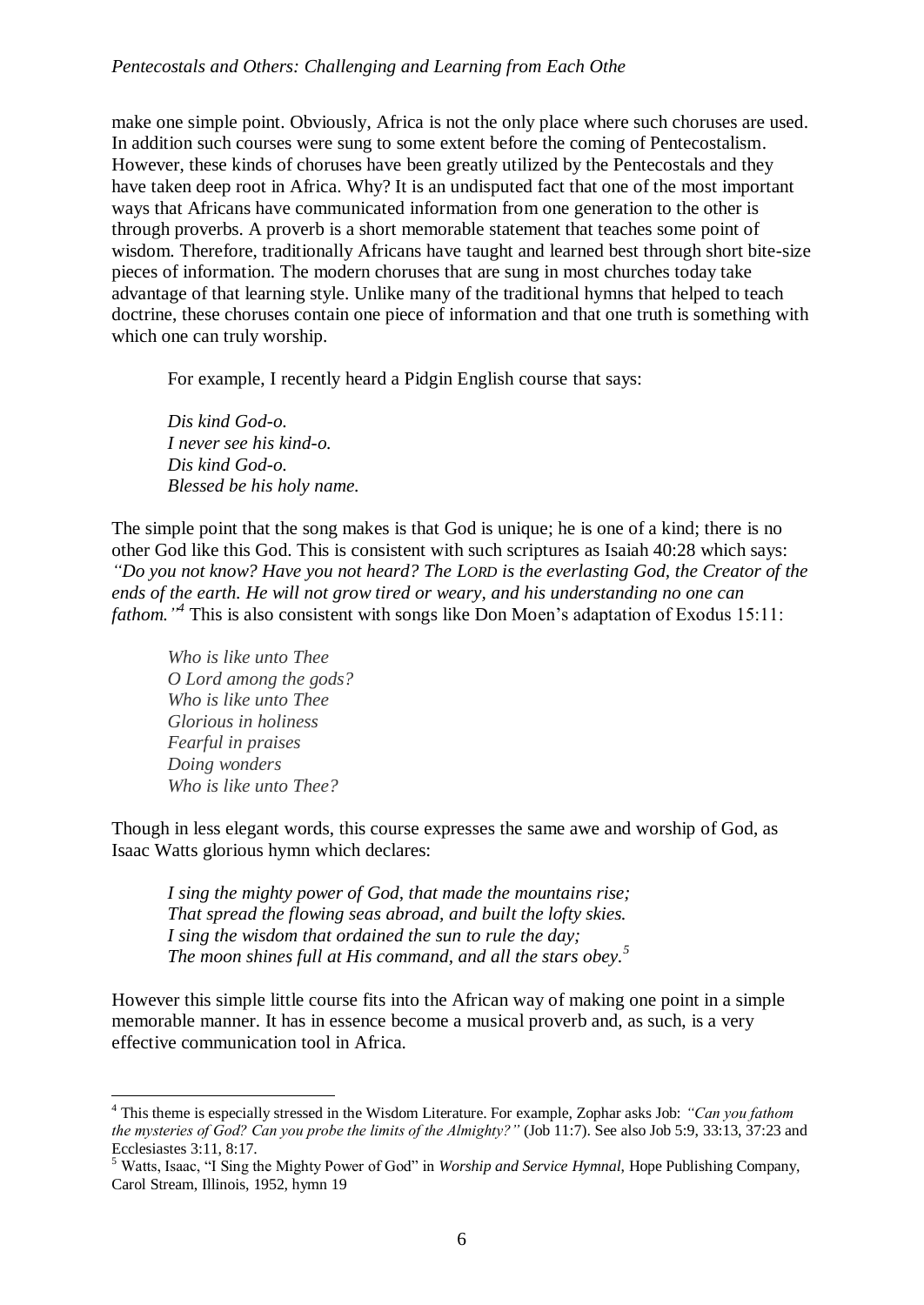Because this kind of music and worship is appealing to most Africans, these Pentecostal songs have spread from Pentecostal churches to nearly all churches. This merger has taken place fairly naturally to the point that most youth in non-Pentecostal churches would hardly remember that their churches did not worship like this in their father's generation. All Christians should be grateful to the Pentecostals for helping to make worship more enjoyable, more meaningful and more personal.

## **Optimistic View of Life**

One of the major characteristics of Pentecostals is their belief that Jesus is just as capable and willing to work miracles today as he was in the apostolic era. Most Pentecostals have a strong conviction that God can use their simple faith to accomplish mighty things. If this is true, then nothing in this life is too difficult and all things are possible by faith.

- Although my brother is desperately sick, faith can make him well.
- Although we have no money for this project, we start it anyway.
- Although this community has resisted the gospel, God will change them.

These are typical attitudes and responses of the Pentecostals. Such faith creates an optimistic view of life and ministry and this, in turn, encourages the belief that we do not have to accept the barriers to success and blessing in our lives; we can overcome them by the power of God.

## *The Success of Faith*

This kind of faith encourages people to engage in projects that wise administrators would discourage because they violate good principles of management. And as a result of this faith, amazing things often happen. For example, Gbile Akane sponsors several conferences and workshops every year at the Peace House in Gboko, Benue State. He invites and provides accommodation and feeding to the thousands of participants. Amazingly, he says nothing about money publicly and does not even take up an offering. His view is that if God has called him to do this ministry, no matter how impossible it seems, it will be accomplished by faith in the power of God. He does not allow the difficulty in raising money to interfere with the ministry God has called him to do. His eye of faith is able to see past the temporary problems to the successful ministry that will be accomplished and he is able to move forward with optimism and joy.

This belief and practice has obviously led to some painful disappointments by some. I have heard of at least one experience in which a person felt that God had called him and his family to go overseas to do missions work. Even though he did not have money, he exercised his faith and went to the airport anyway. There was no miracle at the airport so he was disappointed and had to return home embarrassed and chastised that he had apparently not correctly heard the voice of God.

However, in spite of disappointments and abuse of this system, the optimistic view of life which is produced by a robust faith is a positive thing. Many people are willing to accept the status quo because it seems impossible to change things. It is the optimists who can see opportunities in problems. It is only those who are willing to take risks that will see great things accomplished. Optimistic faith is the starting point in seeing mighty things accomplished for the kingdom of God.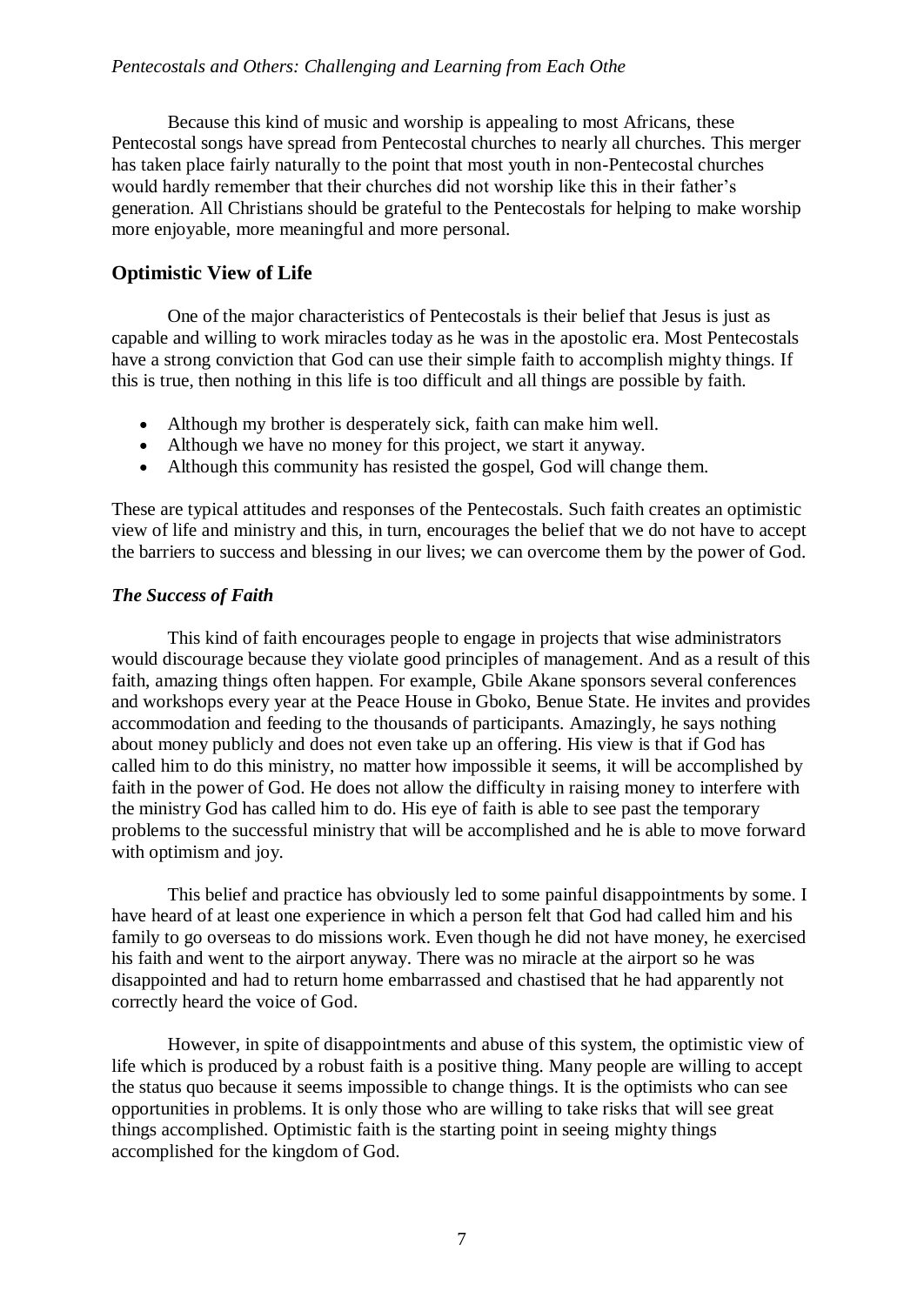#### *"Positive Confession"*

One of the specific manifestations of this optimistic attitude in Pentecostal circles is what is called "positive confession." This means that even when a person experiences some real problem such as being diagnosed with cancer, that person must continue to confess that he or she is well and must not confess anything negative even what appears to be the truth. The belief is that our words have power and we will become and we will experience what our mouth confesses. I personally believe that this belief is obviously a misunderstanding of the principle of faith. Faith does not deny reality. Paul confessed a whole lot of negative things he had experienced in 2 Corinthians 11:23-28 and he anticipated that we would all face *"trouble or hardship or persecution or famine or nakedness or danger or sword"* (Romans 8:35). However he also believed that God's grace was sufficient to make us *"more than conquerors"* (8:37). To refuse to acknowledge reality is a denial of truth. Dishonesty and deception are somewhere near the heart of all sin (John 8:44). However, the eye of faith can look beyond the current real condition to a better future that is seen by optimistic faith.

Though I personally reject the teaching of "positive confession" as it is commonly presented in Pentecostal circles, there is a small grain of truth in it. The Christian doctrine of hope is one of the most neglected doctrines in the Bible. The Apostle Paul referred to hope 55 times in his epistles and declared that it, along with faith and love were three of the greatest concepts in the world (1 Corinthians 13:13). Hope does not deny reality but it does deliberately choose to look on the positive side of reality. One of the most powerful and convicting passages of Scripture in the Bible is Philippians 4:8: *"Finally, brothers, whatever is true, whatever is noble, whatever is right, whatever is pure, whatever is lovely, whatever is admirable—if anything is excellent or praiseworthy—think about such things."* Faith is able to remember that God can work all things out for the good of those who love him (Romans 8:28) and chooses to endure pain and suffering joyfully until there is relief and success.

Whereas I encourage our Pentecostal brothers to make correctives to the abuses of the positive confession theology, I encourage my non-Pentecostal brothers to focus more attention on the doctrine of hope. The ultimate positive doctrine is the resurrection of the dead. If God can raise the dead, God can reverse any negative situation that needs to be reversed and should he choose to use a specific negative thing in our lives, as he often does, he will give us the grace to face it with hope and joy.

One specific manifestation of this optimistic view of life has been the engagement of Pentecostals in politics. Many Christians within the mainstream have viewed politics as a black hole that corrupted everyone it touched. Therefore, if a person cherished his spiritual life he would stay away from politics. Engaging in politics was evidence of backsliding. However, Pentecostals with their optimistic outlook on life have decided to engage. They believe that the light of the gospel is greater than the darkness of corruption and therefore, many have chosen to become involved in politics. For example the present Secretary to the Federal Government and former president of the Senate is a Pentecostal. Anyim Pius Anyim is a thoughtful Pentecostal and a member of the Assemblies of God. This kind of optimistic faith is contagious and should indeed be imitated by all God-fearing Christians.

#### *Summary*

The western mind often reacts negatively when it hears a Pentecostal leader declaring that a certain thing will happen. In interacting with some international websites discussing the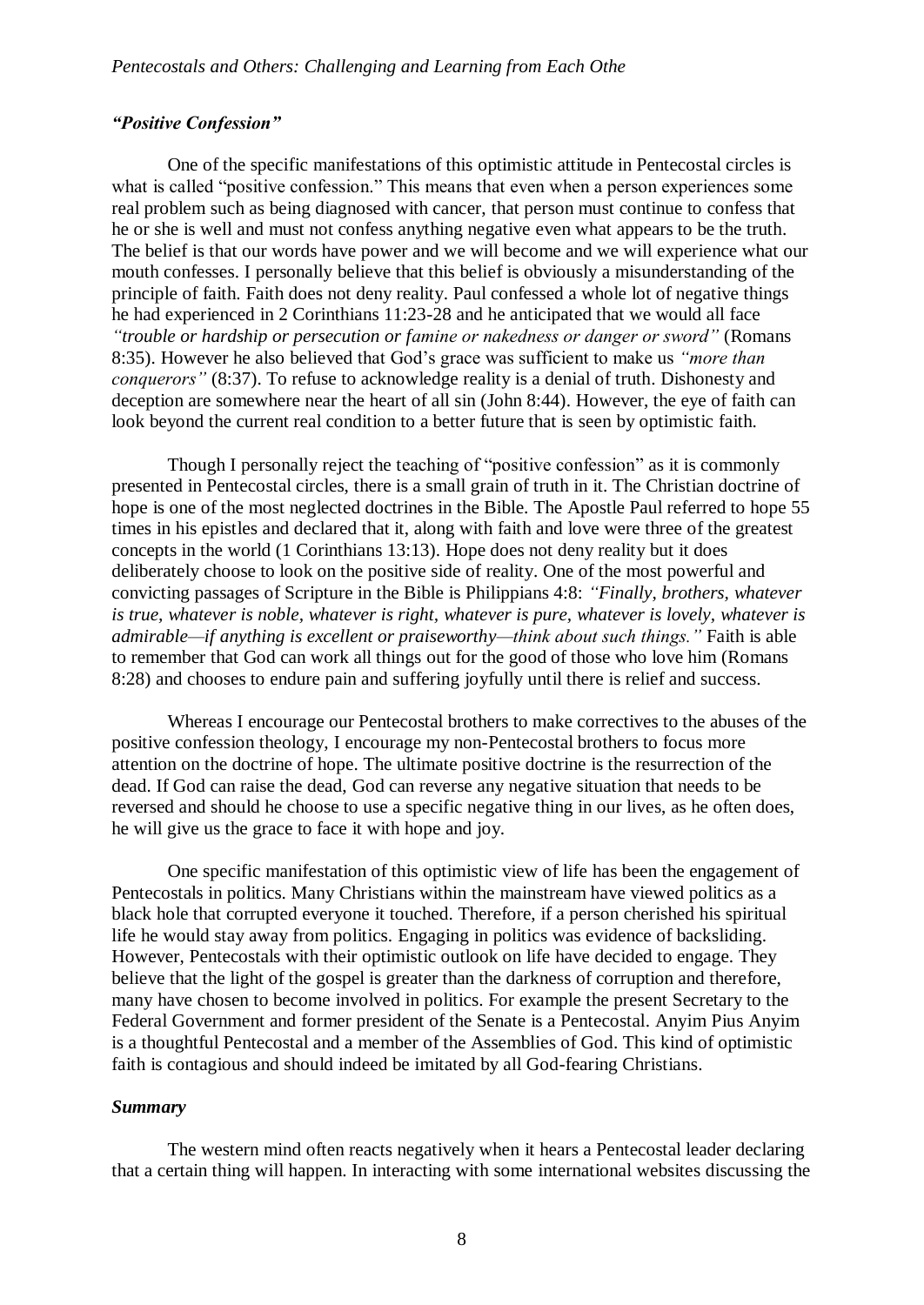issue of the prosperity gospel, one of the frequent complaints was that African Pentecostals promise too much. They speak as if a need had already been fulfilled rather than speaking as if it might be fulfilled. However, my reaction to those comments is that it is not only the African Pentecostals who do this. Many if not most Africans tend to speak in absolute terms about all areas of life. The West African hyperbole, known worldwide, is simply a linguistic way of presenting a positive view of life and particularly specific projects. Though this can certainly be abused, as a general rule, such rhetoric is not intended to deceive and is not interpreted as a guarantee that what is asked for will happen. It is a positive declaration of what is hoped for. It is a prayer to God that the positive statement will become a reality.

Therefore, though we should always use a little sanctified common sense, the larger body of Christ should be challenged by the faith of the Pentecostals. Christians should not be daunted by corruption and evil in society and should engage the world. The realistic Western worldview should not discourage believers from attempting and expecting great things from God. And we must not defeat ourselves by anticipating the negative responses of others.

#### **Relevance**

One of the interesting phenomena of Nigeria's Neo- Pentecostalism in the last 30 years is that it has largely been led by leaders with little or no theological education. The current leaders of Pentecostalism include architects (Paul Adefarasin and Sam Adeyemi), academics (W. F. Kumuyi, Enoch Adeboye and Daniel Olukoya), management experts (Wale Adefarasin) medical doctors (Tony Rapu), businessmen (William Okoye), and other professions. Although not everyone is agreed that this has been a positive thing, one result that has come out of it is that these modern Pentecostal leaders have tended to have more of a practical needs-based ministry than a ministry based purely on theology. That means that since the many of the modern Pentecostal leaders have spent at least part of their adult lives in the "real world" they tend to be more in tune with the contemporary issues and therefore try to make their ministries more relevant to modern needs and problems.

The early missionary-based Christianity focused largely on evangelism to produce people who would be prepared to experience eternal life in heaven and personal holiness and integrity in this life. There was not as much focus on responding to the discouraging and degrading problems that people faced. The willingness of the missionaries to make sacrifices to leave their homes and come to Africa motivated them to try to see those same qualities reproduced in their converts. Life was not intended to be easy or fun. Life was serious and that implied overcoming life's difficulties with faith and discipline and commitment. Thus, privation and sickness and mistreatment and discrimination and persecution and other difficulties of life were to be accepted with stoical determination and commitment. Obviously the missionaries encouraged sanitation and built hospitals and started schools and did other things that would in a general sense elevate the standard of living. However, there was a general acceptance that life would normally be difficult on a personal basis.

Interestingly, the Pentecostals, and particular the neo-Pentecostals who began to spring up in the seventies with their optimism and faith believed that the life on this earth here and now could and should be better because of the gospel. They stressed the words that Jesus read from the Old Testament in the synagogue in his hometown: *"The Spirit of the Lord is on me, because he has anointed me to preach good news to the poor. He has sent me to proclaim freedom for the prisoners and recovery of sight for the blind, to release the oppressed, to proclaim the year of the Lord's favor"* (Luke 4:18-19). In that scripture, several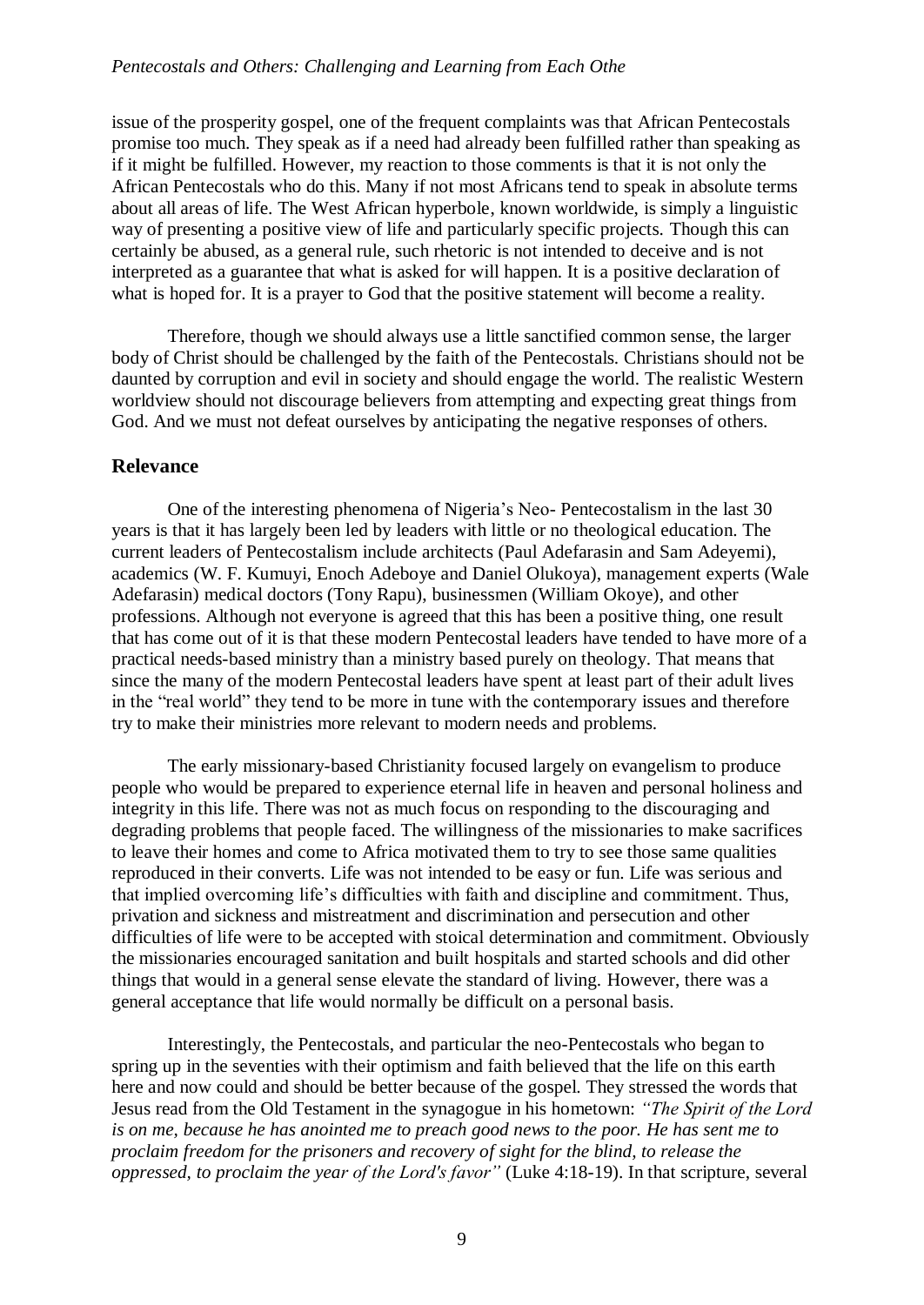of the key problems of Nigerian society are outlined, including poverty, spiritual bondage and oppression, sickness and physical disabilities. This message resonated well with these Pentecostals who had been baptized with an optimistic message of faith and hope. I will now focus on three of these problems that many Pentecostal leaders have attempted to address.

### *Poverty*

<u>.</u>

Unfortunately, much of Africa has been bound up in perpetual poverty for generations. The massive ongoing migration from the rural areas to the cities has created conditions that have encouraged disease and crime and a loss of traditional values such as honesty, hard work and good neighborliness. The end result is that the vast majority of people have simply eked out an existence and there has been little hope of breaking this cycle of poverty. Though this is oversimplified a bit, the traditional missionary Christianity presented a message that Christians should be willing to deny themselves, take up their cross and follow Jesus, who also lived in poverty. However, the new Pentecostals came up with a different message. They took comfort in the words of Jesus that he had come to bring good news to the poor and they did not spiritualize the word "poor." In addition, they discovered the words of 3 John 2 and religiously claimed them: *"Beloved, I wish above all things that thou mayest prosper and be in health, even as thy soul prospereth"* (KJV). Jesus' promise to provide good things for the poor and this prayer for prosperity encouraged them to search all over the scriptures to find verses that would support the teaching that God wanted his people to live healthy, wholesome and prosperous lives in this world.

This message obviously came as a breath of fresh air to people who had suffered in demeaning poverty for generations. And when these poor people saw their leaders beginning to be lifted out of poverty and, in fact, living in extravagance at times, this gave them hope that they too may one day be lifted out of poverty.

The first question that would come to the mind of a thoughtful person is: Does it work? Were the Pentecostals indeed lifted out of poverty or was this some kind of ecclesiastical Ponzi scheme to provide money to the leaders at the expense of the poor? It is certainly true that the message has not worked as hoped. The average income of those who identify as Pentecostals is not impressive. Over 50 percent of the Pentecostals in Nigeria make less than \$5 per day. Less than 10 percent of Pentecostals could be considered to be in a middle class. The following chart illustrates the monthly income of Pentecostals:

| N <sub>0</sub> | <b>Amount in Naira</b> | Percentage |
|----------------|------------------------|------------|
|                | $0 - 9,999$            | 25%        |
|                | $10,000 - 19,999$      | 40%        |
| 3.             | $20,000 - 49,999$      | 25%        |
|                | $50,000 - 99,999$      | 5%         |
| 5.             | $100,000+$             | 5%         |

## **Monthly Income of Pentecostals in Nigeria**<sup>6</sup>

If the message has not necessarily produced universal wealth for Pentecostal members, why has this message continued to be preached and continued to be popular? Are all of the prosperity preachers crooks who are just manipulating the people to get money?

 $6$  Korb and Kumswa, page 7; The exchange rate in August 2011 was about 155 Naira to one US dollar.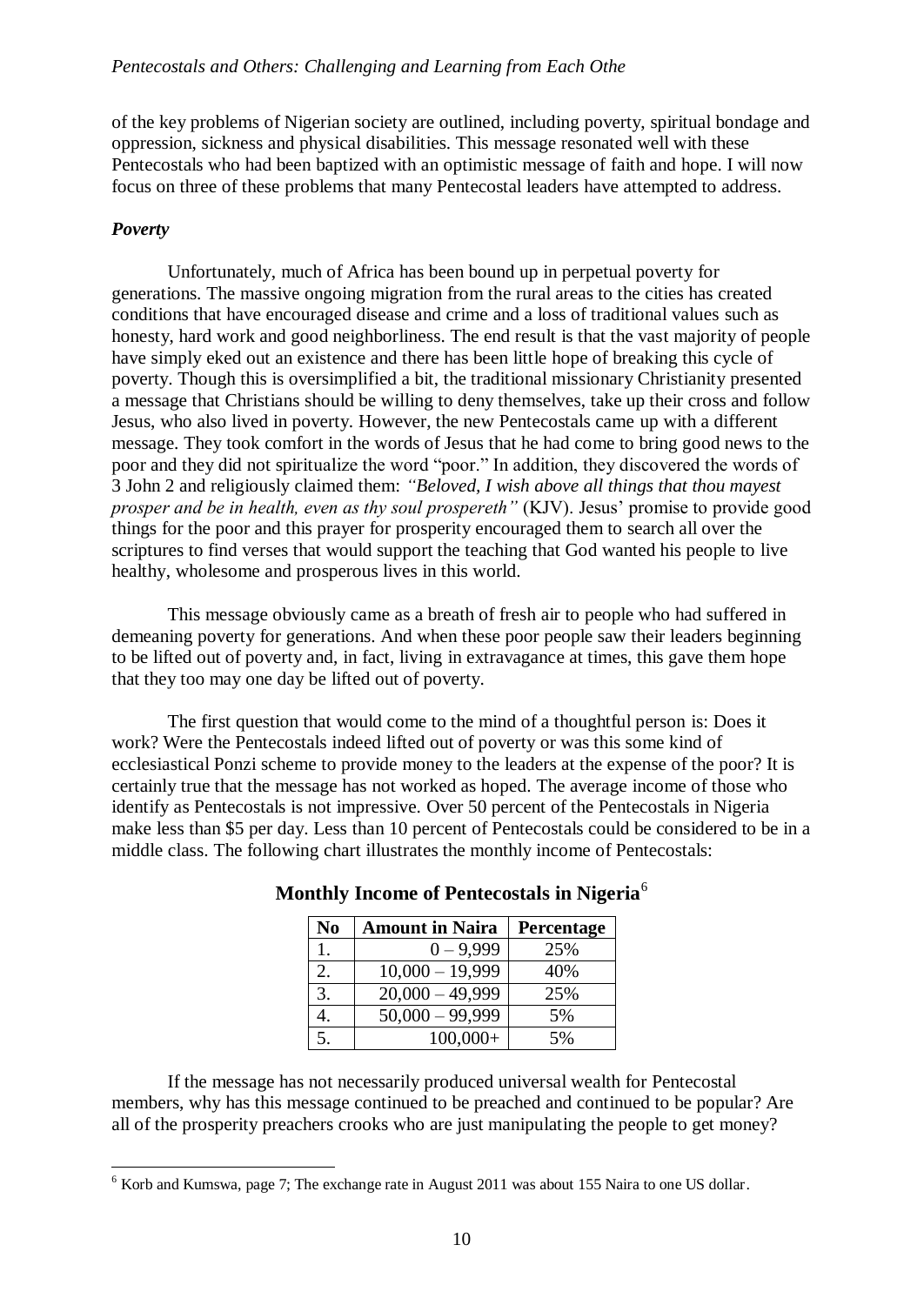#### *Pentecostals and Others: Challenging and Learning from Each Othe*

Whereas there no doubt some who are indeed crooks, I do not believe that is the real answer. At least part of the answer is related to the doctrine of hope that I mentioned earlier. If I am living in oppressive poverty but I have some hope that things might get better, that gives me the courage to continue living and trying to overcome. In addition, when we see people—our people who are indeed enjoying the good life, that provides a kind of vicarious fulfillment. Perhaps I am not prosperous but I can at least see the prosperity has reached some people. All of this produces hope and *"hope does not disappoint us"* (Romans 5:5).

In addition, there has been a slow shift of emphasis in the prosperity message at least in some Pentecostal circles. There has been a shift away from a prosperity based upon divine right and appropriated by personal faith to a prosperity based upon hard work, integrity and faithfulness. Prosperity does not just come to those who have faith, it comes to those who are diligent and those who are smart enough to prepare themselves. Therefore, many of the thoughtful Pentecostal preachers are not just preaching prosperity, they are sponsoring seminars and workshops and writing books that help their people be more marketable and better able to utilize the financial resources that they accumulate.<sup>7</sup> In other words, these people are not just preaching an optimistic message, they are helping their people to directly confront poverty through old-fashioned work.

The lesson for non-Pentecostals here is the issue of relevance. Pentecostal preachers have tackled the issue of poverty head-on. We may not like the way some have attempted to solve it or their theological foundation. However, at least they are doing something. At least they are offering people hope. At least they are addressing the common problems people are facing today. That must be a challenge to all who are in positions of Christian leadership.

#### *Barrenness*

1

It is unlikely that the western missionaries who planted the church in Africa could fully appreciate the value that Africans place on having children and the great grief and shame that barren women face in Africa. Again, the typical western approach to this would be to provide a theological answer. God is a sovereign God and can and will give children to whomever he wishes. If a woman is unable to conceive, then she and her husband have to simply accept that as one of the unfortunate facts of life and just live with it. God will give them the necessary grace to endure the grief and shame.

Unfortunately, this answer has not always satisfied African Christians. Many African Christians have either divorced their barren wives or taken a second wife in order to be able to produce children. This reaction was a source of embarrassment and frustration to the missionaries and continues to be a problem for modern African Christian leaders.

When the Pentecostals came along, they were not satisfied with either the theological answer of the missionaries or the compromise of those who reacted in a sinful manner. They attempted to confront this issue directly. Most of the time, Pentecostal and Charismatic pastors have attempted to resolve this issue spiritually, through fasting and prayer and

 $<sup>7</sup>$  One of the best examples of this is Sam Adeyemi, pastor of the Daystar Christian Centre. One of his books is</sup> *The Parable of the Dollars: Proven Strategies for your Financial Success*, Pneuma Publishing, Lagos, 2003. In addition, Adeyemi is the president of Success Power International, an organization that sponsors workshops and seminars to help better prepare Christians for the workplace. His website says, "He has the God given mandate to teach scriptural Success, Leadership and Financial principles through seminars and the media." <http://www.successpower.org/brandnewportal/profile.asp>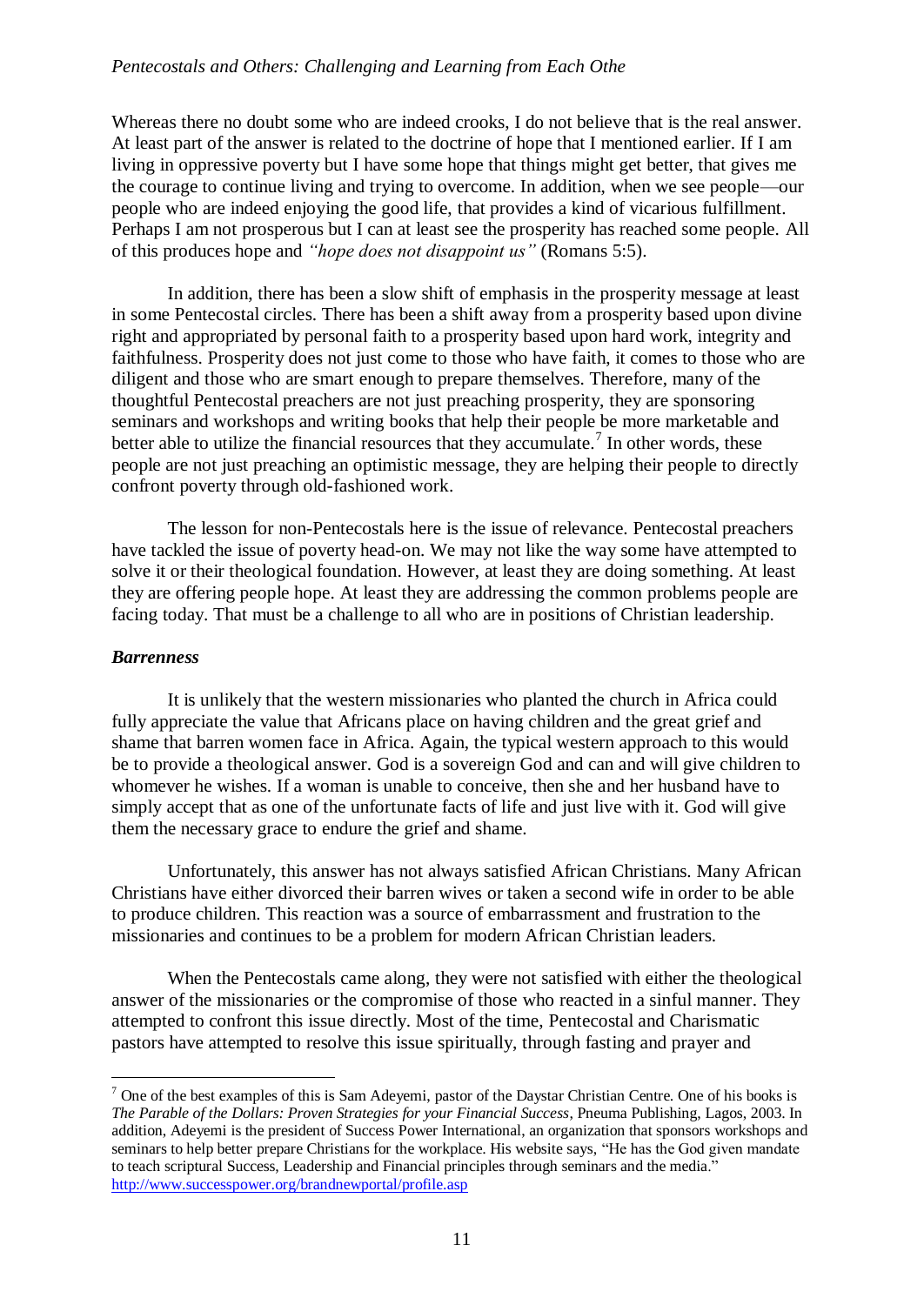deliverance ceremonies. And there are abundant testimonies of women who have gotten pregnant shortly after these special prayers. Again, the non-Pentecostal may not like the way that this issue has been addressed. However, Pentecostal leaders have attempted to bring the gospel to bear on this important social problem. They have attempted to make the gospel relevant. Other Christian leaders can learn a lesson of relevance from this example.

### *Witchcraft*

Another major social and cultural problem that has caused much grief in Africa is the issue of witchcraft. This is the attempt to manipulate and take advantage and harm other people using traditional spiritual forces. Many earlier missionaries simply viewed such activities as superstitions that did not fit within a Christian worldview. Therefore, people suffering from supposed witchcraft activity were viewed as either having physical, emotional or psychological problems. Unfortunately, this did not satisfy many African Christians. Even with the best western education, many Africans continue to believe that there are spiritual forces that affect us that must be neutralized.

When Pentecostalism emerged in Nigeria, it brought along a worldview that was very open to the activities of evil spirits and more willing to view such problems as spiritual and not just physical or emotional or psychological. In light of the fact that Jesus spent a good bit of time casting out demons and there often was an overlap between physical sickness and demon possession in the accounts of his healings, many Pentecostal Christian leaders have developed deliverance ministries to *"to release the oppressed"* among their people.

Whether or not the Pentecostals have gotten their theology right or not on this issue, they have not ignored the problem; they have indeed attempted to address a perceived problem with a Biblical answer. And, once again, the time and attention devoted to this problem is another example of being relevant in society. This issue like those mentioned earlier is an example of the holistic nature of Pentecostal faith and their willingness to tackle any problem with the optimistic conviction that it can be solved.

## **Revival**

Perhaps the single most important thing that Pentecostalism has done for the body of Christ in Nigeria has been to bring more energy and spiritual life back to the church. One of the early accusations against the mainstream churches by those who came to Christ in the seventies was that the church was "dead." The church was carrying on with the doctrines and ceremonies and rituals of the church. There was a good bit of discipline and loyalty in that people were attending church. Church members were even willing to give enough money to build church buildings and keep the activities of the church running. However, the real heart of the faith was often missing. This opened the way for the "born again" movement. Those who were born again experienced a personal encounter with Christ and this changed their lives and gave them a level of commitment and joy that they had not experienced before.

This renewal movement manifested itself in several ways. We have already talked about a fresh way of worshipping that was more meaningful. In addition, there was a new emphasis on prayer. Churches started having prayer meetings and night vigils that were meaningful and fulfilling. Families started praying together. The church began to see she could influence the direction of their communities and nation through prayer. Though it is impossible to prove, many Christians firmly believe the demise of the former Nigerian head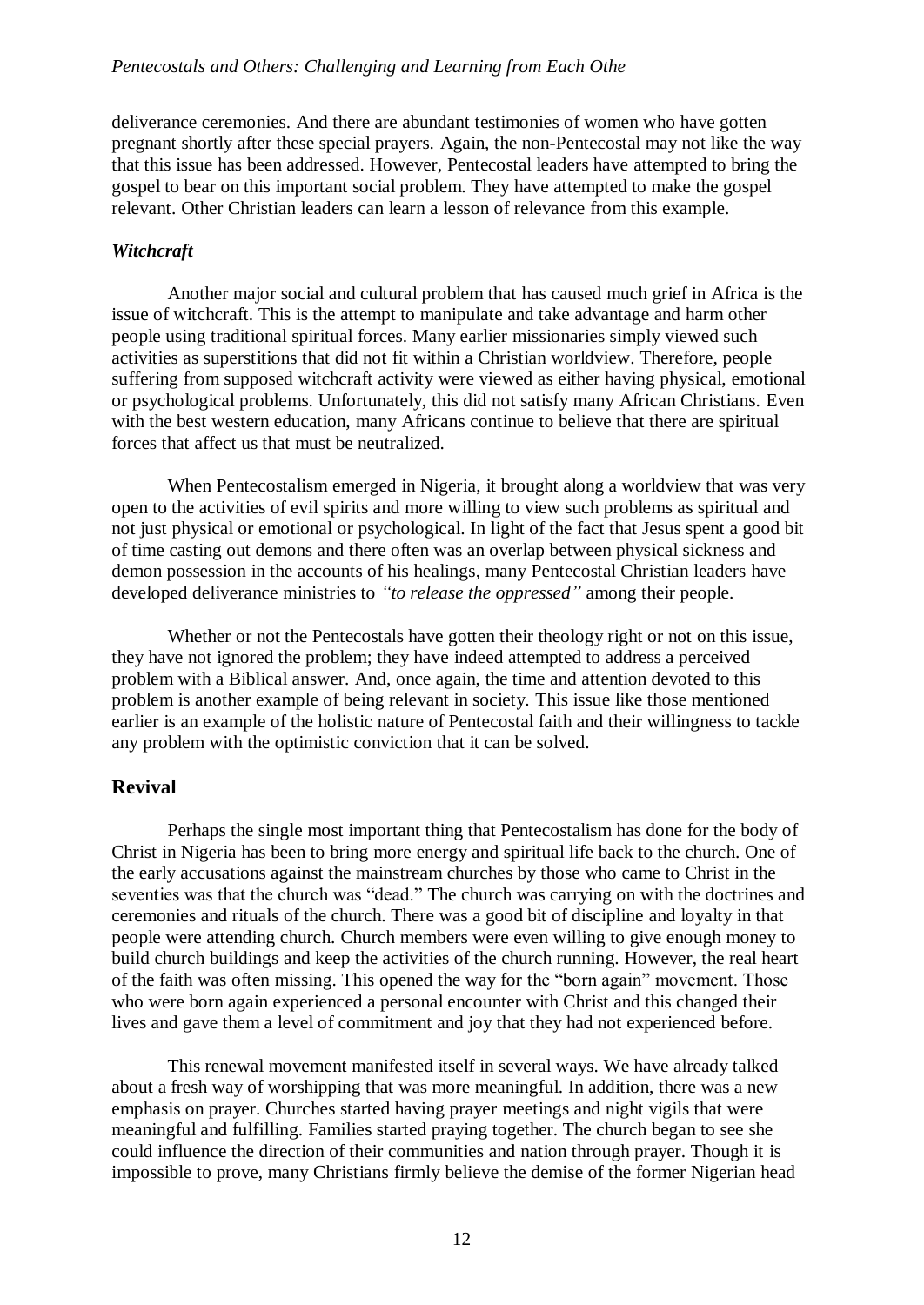of state, Sani Abacha, was a direct result of the fervent and persistent prayers of God's people. Bible studies became important. W. F. Kumuyi encouraged a phenomenon when he created a Bible study movement on university campuses that involved thousands of youth. Kumuyi's efforts spilled over into other campus ministries so there are now hundreds of thousands of students engaged in Bible studies on Nigerian tertiary campuses at the present time. The engagement in evangelism and other forms of outreach have taken a positive turn since the onset of Pentecostalism. Out of the 110 members of the Nigeria Evangelical Missions Association, well over half of those ministries are Pentecostal organizations.

Although scholars may argue about the exact cause of this, it is interesting that the steady growth of evangelicalism within the Anglican church over the last 30 years is parallel with the growth of Pentecostalism. Anglican churches, while preserving their ritual and ceremony, have become much more alive and much more engaged in evangelism than before. To what extent Pentecostalism has contributed to this, I do not know but it is certainly worthy of note that it has been happening at the same time the influence Pentecostalism has grown.

#### **Summary**

Any objective observer would have to say that Pentecostalism has had an impact upon the church in Nigeria and much of it has been positive. Obviously there is still disagreement over theological issues and skepticism about some practices that appear to be strange within the church and there is still a bit of underlying resentment over church members who have left their churches for Pentecostal churches. However, there is less suspicion and resentment and, in fact, a growing respect and appreciation for each other. The mainstream churches must continue to interact with and study the Pentecostal churches around them to see what good things they can learn and incorporate into their churches. To fail to do so would be irresponsible. To reach out to these brothers, many of whom have left the mainstream churches, would be an act of love and unity that may someday fulfill Jesus' last prayer that his disciples would be one (John 17:11, 21, 22).

## **What Can Pentecostals learn from Non-Pentecostals?**

Although we are grateful for the movement of Pentecostalism which has contributed much to the body of Christ as a whole, Pentecostalism has not arrived at the finish line yet. Pentecostalism is strong in Nigeria but it is still young in many ways and there are many things that this movement can learn from the mother church. Although the mainstream churches may be tired and weak in some areas, there are still many things that the mainstream body of Christ can teach those who are part of this more recent movement.

The writer of Hebrews says, *"Remember your leaders, who spoke the word of God to you. Consider the outcome of their way of life and imitate their faith"* (Hebrews 13:7). By leaders here I think the writer included those Christians that were in the faith before them and who brought them up in the faith. Pentecostal leaders must not abandon those positive things that were part of the church before Pentecostalism and are still part of mainstream Christianity. Though there are others, I will focus only on three specific issues.

## **Biblical Authority**

Nearly all Pentecostals have a high view of scripture. They believe that the Bible is inspired and inerrant in the original autographs. As such they stand within the tradition of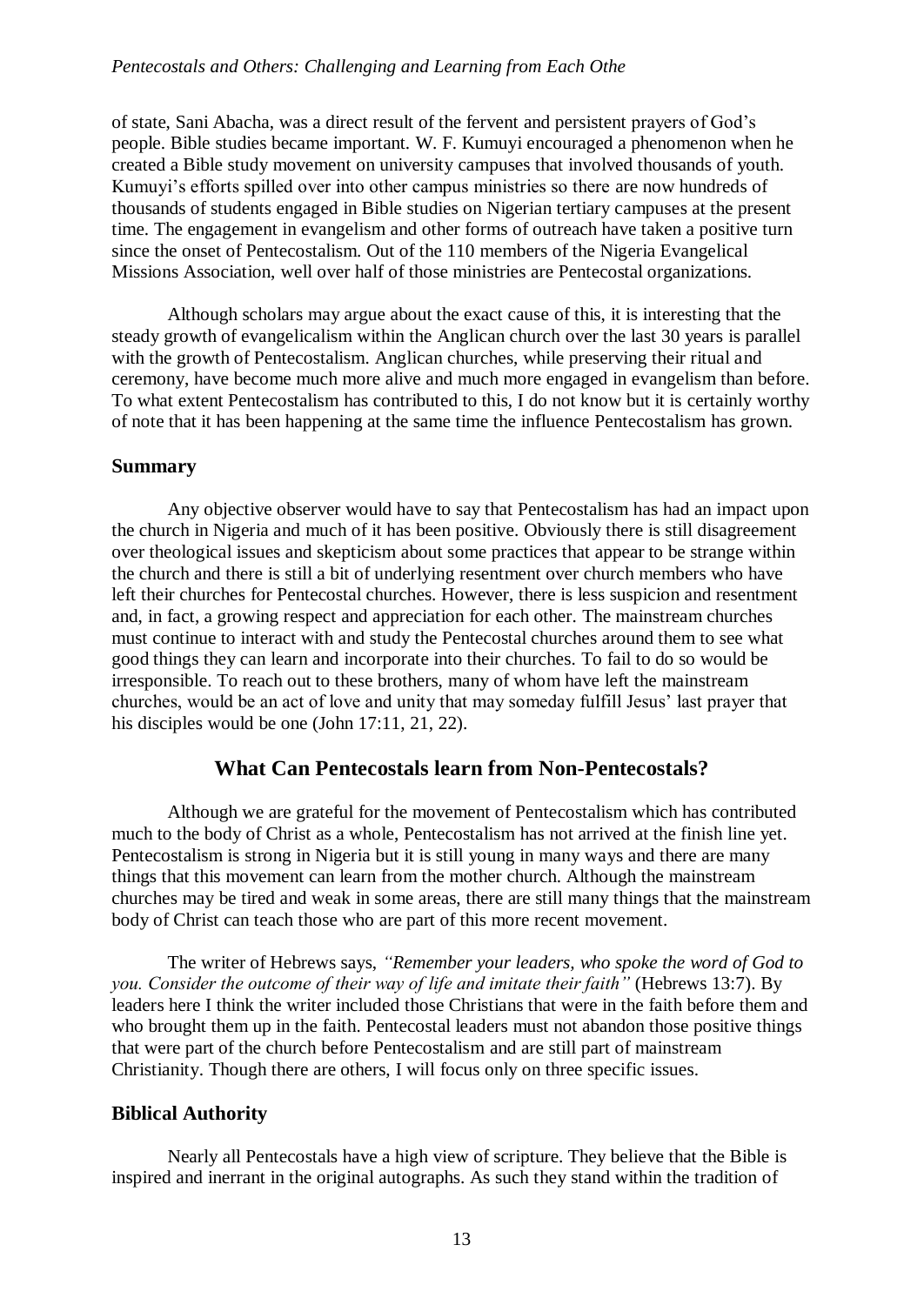theological orthodoxy. However, there are some things within Pentecostalism or associated with Pentecostalism that tend to weaken its commitment to Biblical authority. The following are three of them.

#### *Leadership Infallibility*

There are literally hundreds of Pentecostals churches and denominations that are led by founder/presidents. The founders of these churches naturally place their own stamp upon the ministry they create. And because of their charismatic leadership style, coupled with the traditional respect for elders within the society, there is a tendency to blindly follow the leader and accept his word as final. It would be almost unheard of to challenge or even disagree with the leader of an organization. This places enormous and unnatural responsibility and expectations upon leaders and puts the members of the congregation in a position of finding it difficult to do independent thinking.

One of the key issues the reformers stressed which had been completely neglected by the Catholic Church of that day was the priesthood of the believer and the related doctrine known as perspicuity of scriptures (the Bible can be understood by the common person). These doctrines taught that the scriptures could be understood by the average Christian laymen and that one could go directly to God without the aid of a priest. This is a very high and, in my opinion, correct view of humanity. This view of human's relationship with God is what enabled Paul who was younger and newer in the faith to stand up to Peter and correct him whenever he refused to eat with Gentile Christians in Antioch (Galatians 2:11-13).

In light of this doctrine, Pentecostal leaders must not perpetuate the myth that they are infallible. They must encourage their followers to make the Bible the final authority and they themselves must be willing to submit to the authority of Scripture when it is clearly explained to them, even by a subordinate. They must not be so intimidated or insecure that they refuse to allow divergent opinions within their subordinates. They want to have leaders under them who are reading the Bible also and who are not afraid to speak up when they believe someone is misunderstanding or misrepresenting the Scriptures. Pentecostal leaders must make sure that they are reading the Bible more than they are reading fellow Pentecostal writers and that they are developing their theology based upon the Bible and not upon peer pressure. Leaders have enormous influence and authority but they also have enormous risks of misleading people. Therefore, they must publicly and personally make sure that they are submitted to the authority of God's Word.

## *Spontaneous Prophecy*

One of the common practices within Nigerian Pentecostalism is prophecy. This is a practice whereby a person, often a person in the congregation, receives a special message from God and stands up and gives that message publicly to the rest of the congregation. Normally, the prophecy is in the first person, as if God himself were speaking through the person. It will sometimes begin with words like, "O my people, O my people, Listen to me. I am coming soon . . ." and then specific exhortations are given that encourage the congregation or certain individuals or groups within the congregation to do specific things.

Certainly, God can continue to speak through his people today and he can use any means that he chooses. However, if God himself has chosen to come down out of heaven and speak through that person, then that is a very sober occasion, not less serious that God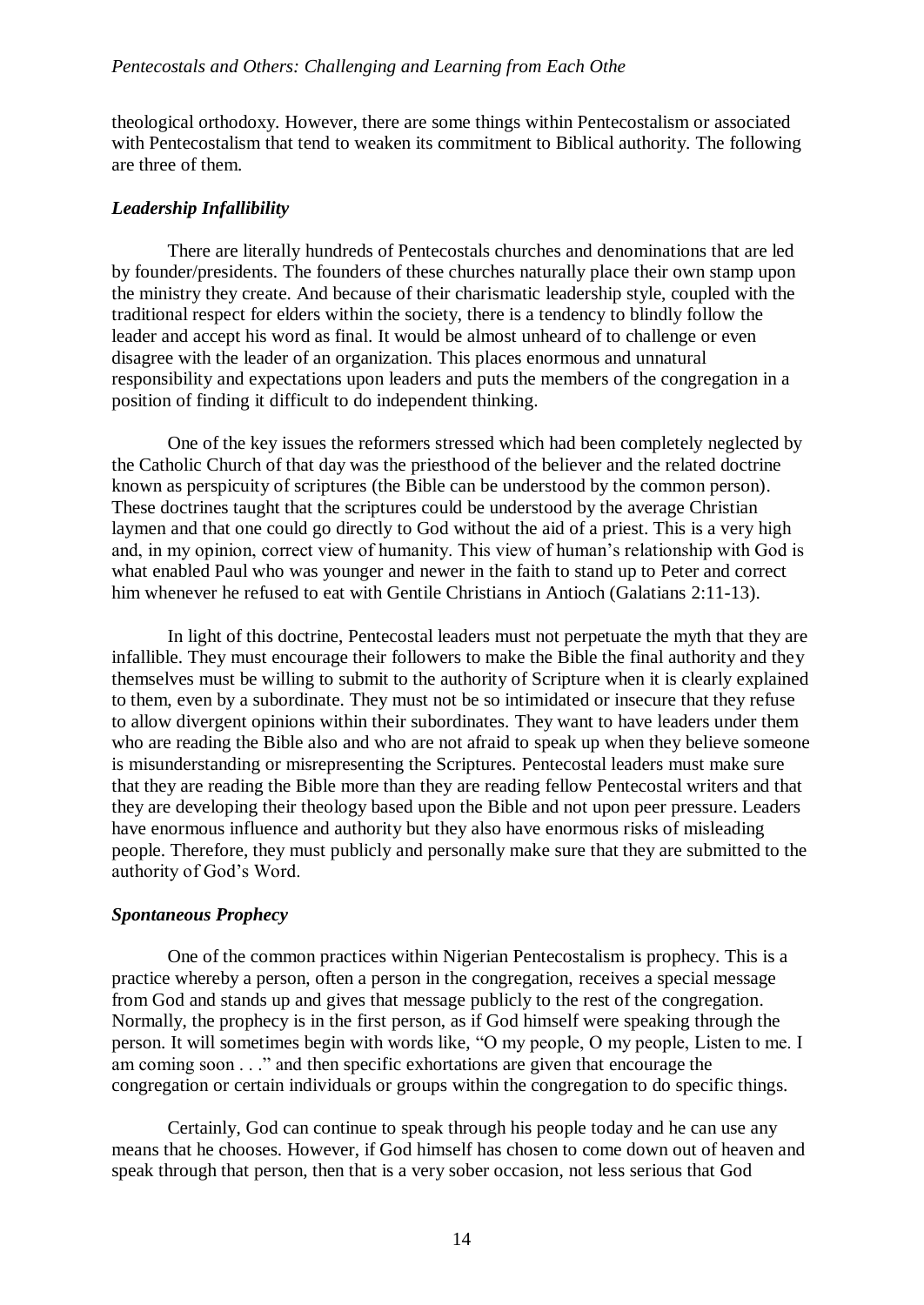#### *Pentecostals and Others: Challenging and Learning from Each Othe*

coming down and meeting Moses on the mountain (Exodus 19:3ff.). Such a divine visitation also places upon that church a very serious responsibility, again not less that the responsibility that was placed upon Israel who received the message of God through Moses. I am afraid that most Pentecostal churches or leaders do not have that understanding of the significance of God speaking to them through what is understood as modern prophecy. On the other hand, if God has not spoken through that person and he or she has just stood up and made comments similar to what he or she has heard others make, that is also a very serious situation. That person has been guilty of trying to impersonate God and is a false prophet. This would seem to me to be no less serious than the "strange fire" that was offered by Nadab and Abihu (Numbers 3:4). Pentecostal pastors must guard their congregations very carefully from those who would attempt to represent God, even if they are doing so innocently.

Perhaps the most serious problem with the frequent use of prophecy in our churches is that it tends to weaken the authority of the Word of God. We Christians have always believed that the Bible is a complete revelation and there is nothing new that needs to be added to it and there is no general problem that a person could face that is not addressed at least in principle by the Bible. However, who needs the Bible if God is going to come to church every week and tell people what to do? The Bible was given as a written revelation because divine revelation was not a common occurrence even during the time of the Bible. Therefore, we should be seeking for divine wisdom and guidance primarily from the Bible and not from those who purport to be speaking on behalf of God.

It appears that God has given to certain people the gift of a sensitive spirit. That person has the spirit of discernment. Such persons are able to sense things in the spirit world better than most people. They can often hear the voice or at least detect the will of God in a certain situation and when they do discern such things, they have a responsibility to share those in an appropriate way with God's people. We should respect and appreciate such people. However, we must always remember that even such people are fallible. A person with the gift of evangelism does not successfully lead every person to Christ he or she meets. A person with the gift of healing does not heal everyone he prays for. And a person with the gift of discernment does not always interpret the message of God perfectly every time.

In light of that, we must be very careful to make the Word of God the highest authority in our lives, our ministries and our churches.

#### *Superficial Exegesis*

One of the most common criticisms of Pentecostals, even from within their own ranks, is that though they have great personal faith they tend to have a limited understanding of the correct way to interpret the Bible and to develop theology. In the early days of the post Civil War revival, the university students and graduates had a negative attitude toward seminary education. They felt that the seminaries were more like cemeteries and help to contribute to the deadness of the church. Therefore, the kind of things that were studied in the seminary was not appealing to these early firebrand type evangelists. The leaders of this movement frequently reasoned that the level of study that they had in Scripture Union and other Bible studies was all that they needed to build God's kingdom on earth. This led to not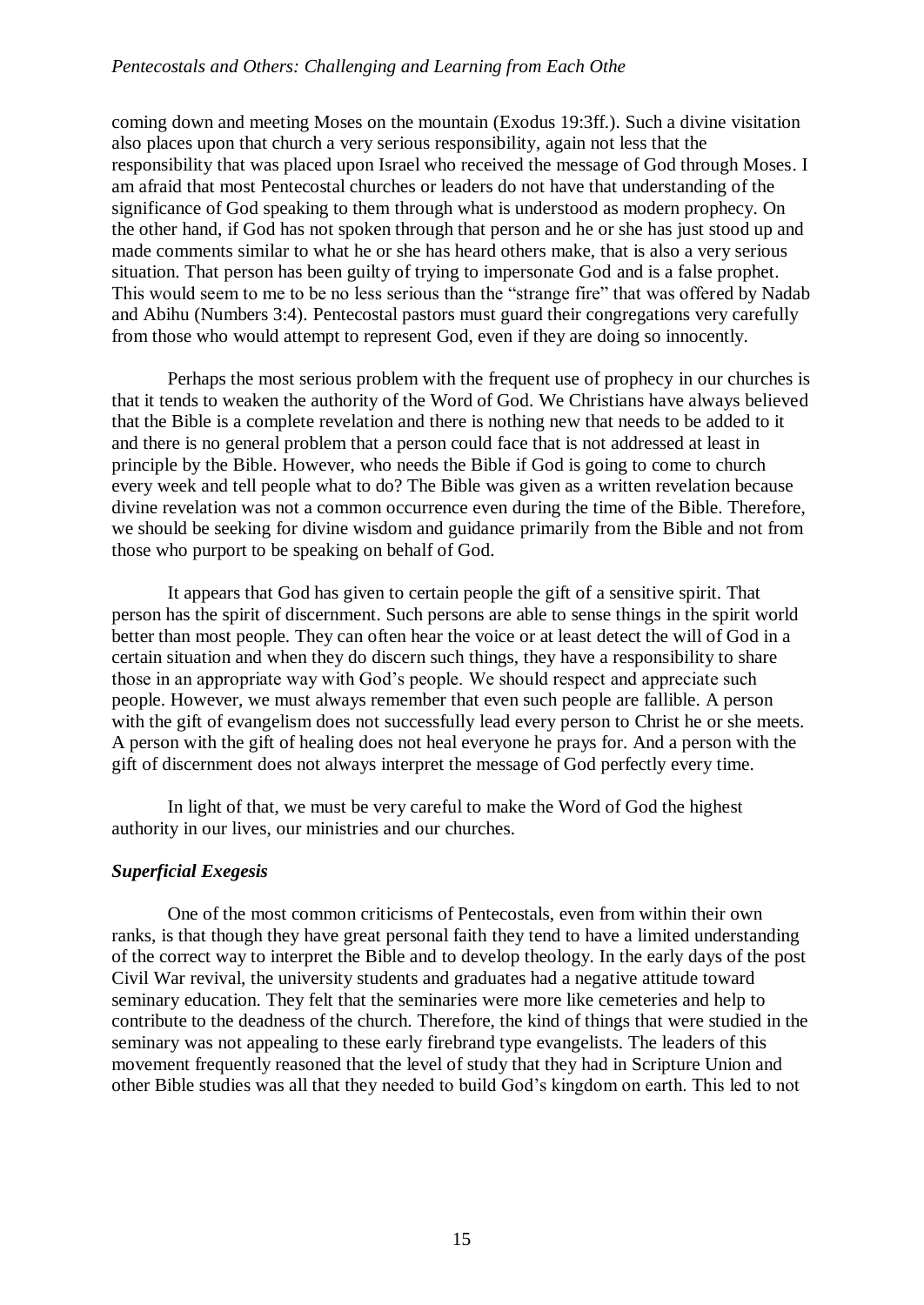only a neglect of theological studies but a negative attitude toward the study of theology and the discouraging of their members from pursuing a theological education.<sup>8</sup>

I have been teaching Pentecostal students for the past 23 years. I currently teach on an adjunct basis at both West Africa Theological Seminary, Lagos (WATS) and Evangel Theological Seminary, Jos (ETS), both of whom enroll primarily Pentecostal students. I have found them to be very eager students and often very good students but as a general rule, I have found them to have less general knowledge about theology and hermeneutics, in particularly, than their counterparts in the mainstream churches. Fortunately, this is slowly changing.

Because of this limitation, there is a tendency within Pentecostal churches to preach textual sermons in which the preacher focuses on just one phrase of Scripture. There is also a tendency to preach allegorical type sermons based upon the stories in the Bible in which the parts of the story generate multiple points of application. Both of these practices make good communication devices but tend to ignore the big picture presented in the Bible and tend to read into the passages what one wants them to say rather than extracting from them what is actually there. There is also a tendency within Pentecostal circles to overuse the King James Bible by building doctrine out of old English phrases that do not now mean what they did 400 years ago.

Theological beliefs and ecclesiastical practices must be based upon solid exegesis which is extracting from a text of Scripture the communication that was intended by the original writer. The principles of hermeneutics are well worked out and are fairly straightforward. Our mainstream seminaries have people in them who have faithfully and carefully taught exegesis and theology for many years. Therefore, our Pentecostal leaders would do well to send their pastors and church workers to some of these mainline denominational seminaries for training. I am grateful that many Pentecostal denominations are doing exactly that and I am equally grateful that most of our mainstream seminaries welcome Pentecostal students. Pentecostal leaders would also help themselves and their ministries by critiquing and correcting one another when one strays too far from proper hermeneutic rules or comes up with interpretations that are strange and indefensible.

There is no greater authority in Christianity than the Bible. Our Pentecostal brothers must make sure that they give to the study and interpretation of the Bible the same degree of loyalty and professionalism that they profess to have by recognizing it as the divine Word of God. To fail to do so leaves persons on a sea of subjectivity and personal opinion. Such a foundation will not sustain the future of any church or organization. It is truth that sets us free. The primary source of truth for the Christian believer is the Bible. However, that truth will remain locked up in the Bible until one learns how to properly extract it. This is what our Pentecostal brothers must be encouraged and aided to do.

1

<sup>&</sup>lt;sup>8</sup> My personal encounter with this philosophy of theological education revolved around one of my students, Leo Bawa, who came to a university programme I had started. He was a missionary with Calvary Ministries (CAPRO) and introduced me to it. In my subsequent interaction with their leaders, I learned of the typical negative attitudes toward seminary education. This is illustrated in the fact that in 1992, the CAPRO School of Missions at Gana Ropp in Plateau State did not have a single course in hermeneutics, theology, church history or the Bible in their one year preparation course for missions. After some urging, to their credit, the leadership of CAPRO eventually added theological courses so that now students at Gana Ropp spend several months studying the Bible and theology. This attitude is slowly changing but there are still many Pentecostal leaders who believe that a year or two of Bible study is all that one needs to be successful in his or her ministry.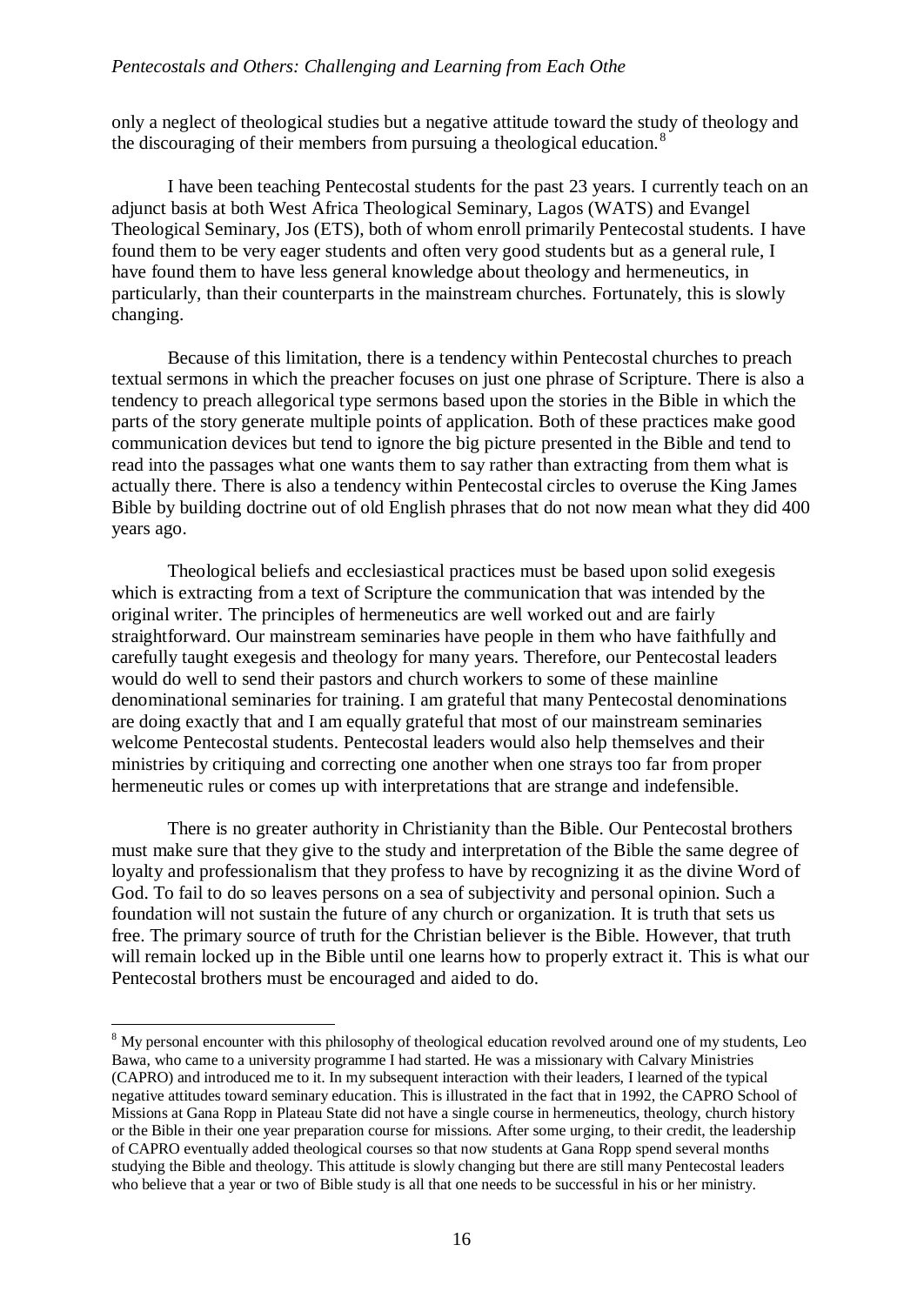## **Organizational Integrity**

Thousands of Pentecostals organizations have been created in Nigeria in the last 40 years. Most of them follow sound organizational principles and function well. And, in fact, many of these Pentecostal leaders have used their secular training to create outstanding organizations that are models for any church or denomination to emulate. However, there are things that the mainstream churches have learned over hundreds of years of ministry that the younger Pentecostal churches would do well to observe and learn from. I will mention only three specific issues.

#### *Leadership Diversity*

Because most organizations start very small, with a visionary leader, the common practice in the early days is for the leader to control everything about the church. That works fine as long as there is just one small congregation. However, having that kind of control does not work very well when the organization grows. The leader has to grow with the organization and a part of his growth is the appointing of officers or creating of departments that can deal with various issues. The apostles learned this lesson fairly quickly. They had assumed responsibility for the distribution of the food to the widows but soon realized that their many other duties had kept them from doing this job effectively. Therefore, they got others involved in this particular ministry of the church (Acts 6:1-6).

I have personally served as an educational consultant to one of the main Pentecostal churches in Nigeria. We developed a good plan for training pastors and church leaders. However, our plan never really materialized because the leader had to make every decision related to this school himself. Because he was so busy and could not give the attention that was needed to the school and was not willing to delegate that responsibility to others, the project suffered.

In addition to the inability to delegate authority, some church leaders have had unfortunate experiences with some of their junior leaders who had tried to appropriate too much responsibility and, in some cases, tried to dethrone the person at the top. Therefore, some Pentecostal leaders do not want to give their subordinates too much responsibility. They move them around from place to place so that they will not gain too much loyalty in any one place. This is not a good way to build or lead an organization. No person is indispensable, including the person at the top.

One of the most amazing positive illustrations of leadership reorganization occurred on the first missionary journey. The Lord spoke to the church and told them to set apart *"Barnabas and Saul for the work to which I have called them"* (Acts 13:2). A short time after that *"Barnabas and Saul"* arrived in Cyprus where they began their ministry. However, an interesting thing happened to the ministry team on the island. We read that *"Paul and his companions"* departed from the island and every time thereafter except one, the missionary team is referred to as *"Paul and Barnabas."* What happened on the island of Cyprus? Barnabas recognized that Paul had better gifts to lead an evangelistic team and therefore, he voluntarily stepped aside to allow Paul to take over the leadership of the evangelistic team. This is a good model for all leaders to note and imitate. When we find someone who is more gifted than we are in doing a specific thing, we must be willing to yield over that responsibility to that person.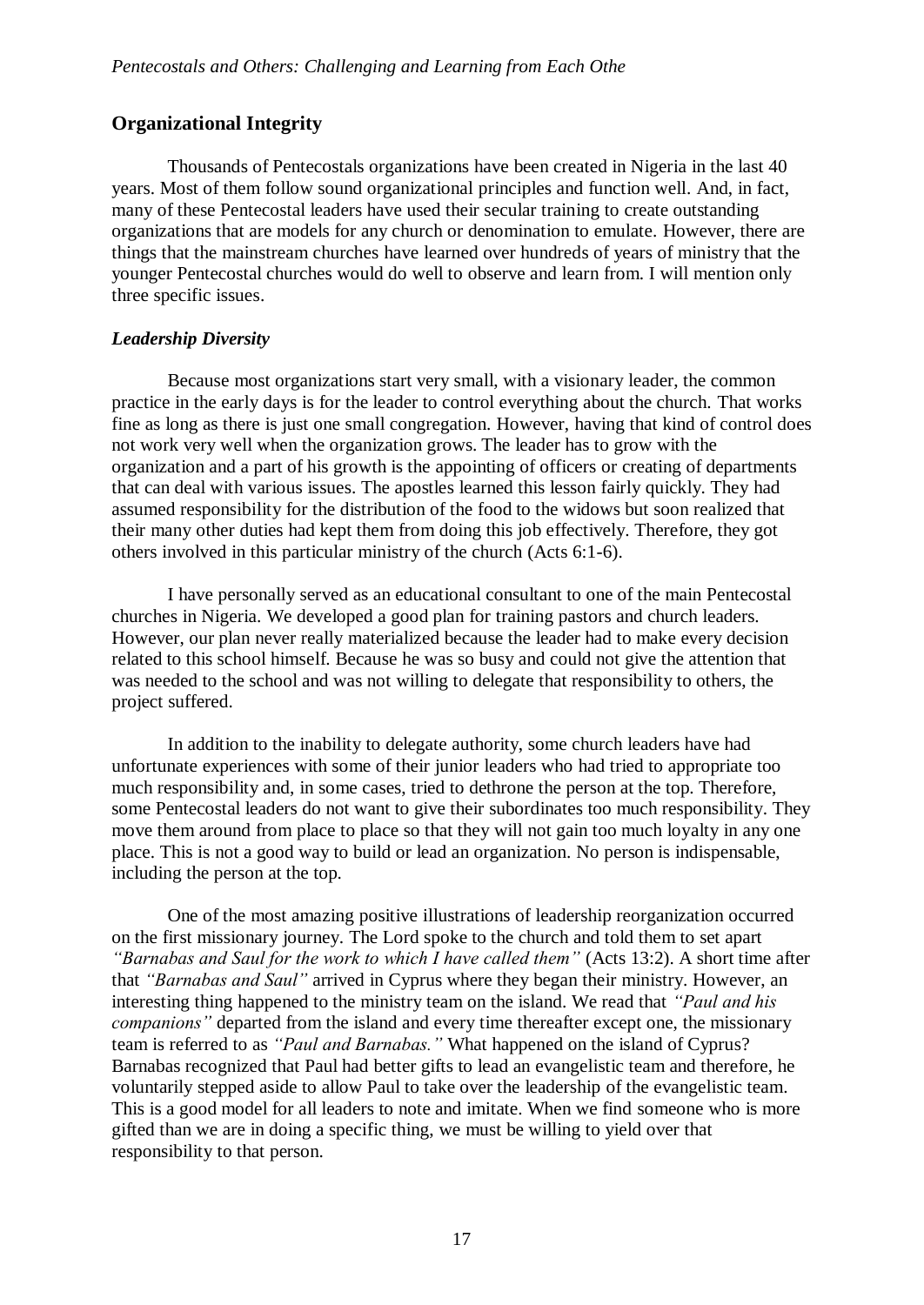Most mainline churches have existed a long time and have developed organizational structures that do not overwork the top person and help to build up and prepare junior leaders for advanced leadership roles. I urge Pentecostal leaders, particularly the founder/presidents of various ministries to learn a lesson from the churches from which they came. No person, no matter how gifted he or she is, can do all the work or have all the responsibility. And even if they could, there is safety in the *"multitude of counselors"* (Proverbs 11:14). Therefore, the leader must learn to train junior leaders and delegate real responsibility to them.

#### *Financial Accountability*

One of the specific areas where leaders tend to maintain too much control and even ownership is the finances of their ministries. Some Pentecostal leaders (and non-Pentecostal leaders as well) view the church as a business and the offerings and other income are the profit on the investment they have made in the church planting industry. Obviously, this is an extreme position. More common is the practice of the leader controlling all of the money and distributing it as he or she sees fit.

There are very few things that can undermine a leader's authority quicker than poor stewardship of financial resources. This was one of the things that led to the undoing of Judas (John 12:6). When Paul took up money from the churches in Macedonian and Acaia, he was so committed to transparency that he spent extra money to take representatives from those places with him to Jerusalem so that they could see that the money went to those for whom it was collected (Acts 20:4-5). Paul declared that the love of money is the *"root of all kinds of evil"* (1 Timothy 6:10a). He followed up that statement by saying *"Some people, eager for money, have wandered from the faith and pierced themselves with many griefs"* (6:10b). The writer of Hebrews made a similar comment: *"Keep your lives free from the love of money and be content with what you have . . ."* (13:5). Although all human beings are subject to temptations about money and material things, those who often preach on prosperity are even more vulnerable to such temptations—to take advantage of their position as leaders to help God answer their prayers for financial prosperity.

Our older churches and organization have worked with finances for centuries and have several simple common sense principles to teach our younger Pentecostal churches. First, for accountability, there needs to be several people involved in the financial part of the church. Multiple people encourage accountability and accountability encourages honesty and efficiency. Second, our mainstream churches have learned the value of creating specialists in dealing with certain jobs. Most pastors are not accountants. Therefore, they must be willing to turn over the management and accounting of money to those who have been called and trained to do this. Third, as an organization grows, it needs to learn to function on a budget which is a spending plan that becomes the legal disbursement guide for the organization. When a church or other organization has an approved budget, it releases the person at the top from the responsibility of having to approve every expenditure.

Our mainstream churches have learned a lot about financial accountability. Our Pentecostal brothers would do well to learn from them.

## *Succession Methodology*

One of the most serious administrative flaws that I see developing in some of our Pentecostal and Charismatic churches is little or no succession planning. What will happen to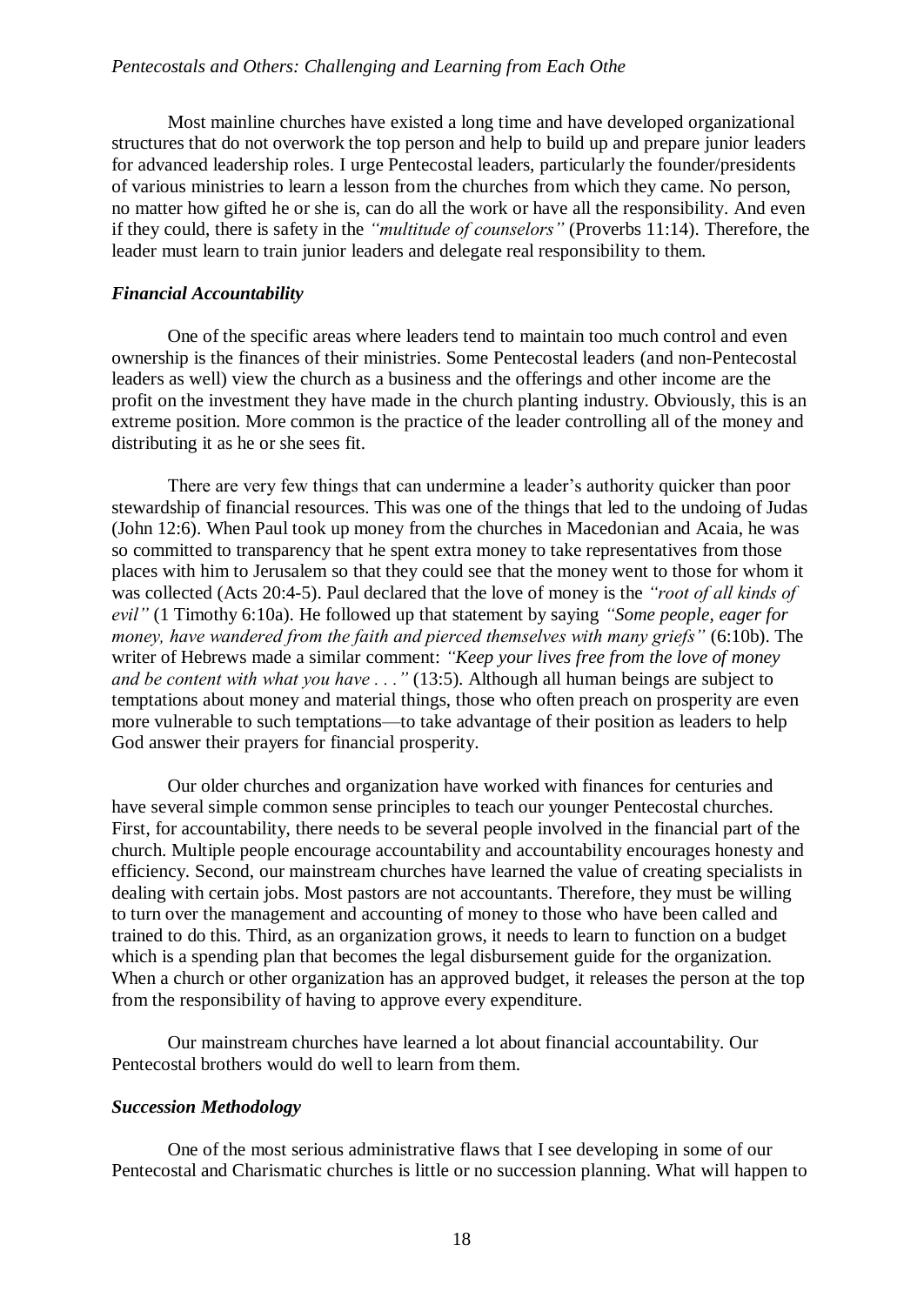the church when the founder/president goes to be with the Lord? We have already had several major Pentecostal leaders die what many would consider premature deaths. For example, Archbishop Benson Idahosa, who is often considered the father of Pentecostalism in Nigeria, the founding president of Pentecostal Fellowship of Nigeria (PFN) and unquestionably the most popular Pentecostal leader in Africa in his day, died at the age of 59. I think it is fair to say that his church, the Church of God, Mission, was not prepared for his departure and the lack of a clear succession plan created serious problems for the church. Many of our other top Pentecostal leaders who were founders of their organizations are well above that age and are all facing the end of their ministries in the next few years. The organizations that God has given to our Pentecostal leaders are gifts from God and must be treated like any other asset. They must not be weakened by our failure to prepare for our own departure. Hence it is a duty for all Pentecostal leaders to make adequate preparation for the time when they may no longer be able to lead the ministry.

Most of our mainstream churches have existed through many generations and have worked out the succession issues quite well. If the Anglican prelate or moderator of the Presbyterian Church or the president of the Nigerian Baptist Convention dies in office, it would be a painful thing for that organization but there are structures in place that would guide the organization in what to do next. I am afraid that many of our Pentecostal churches do not have such structures in place and should their leader pass away in the near future, they would leave their churches in a vulnerable position that could be devastating if not fatal. Our Pentecostal churches do not necessarily have to follow the exact patterns of succession that our mainstream churches have used. However, they should develop some professionally recognized and legal succession plan so that their ministries will not be disrupted by the death of a founder.

## **Personal Humility**

Unfortunately, one of the beliefs of many outside the Pentecostal movement about Pentecostal and Charismatic leaders is they represent a growing personality cult that displays pride and arrogance and sometimes makes leaders look foolish. Obviously there are remarkable exceptions with such people as William Kumuyi and Gbile Akanne, both of whom are the epitome of humility. The Old Testament is filled with warnings about pride. Jesus came into this world as the only person who had a legitimate right to be proud and yet he is described as being *"gentle and humble in heart"* (Matthew 11:29). All throughout the epistles, we are warned against pride and encourage to develop a humble attitude.

Although we must not have a judgmental spirit and we must grant to people the freedom to express their personalities in ways that we might not be able to, I fear that many of our Pentecostal leaders have exceeded the freedom that should be given to them and have indeed become guilty of pride. Note these three examples.

#### *Superiority Attitudes*

Because Pentecostal and Charismatic leaders have often indeed re-discovered something in the Bible that had been overlooked by others, this sometimes causes them to think that they are more clever or better able to interpret the Bible or have more knowledge about the ways of God than others. Such leaders often teach with dogmatic certainty the meaning and application of certain passages that have been debated for centuries by the best of scholars. And they sometimes tend to demonstrate arrogance when it comes to interpreting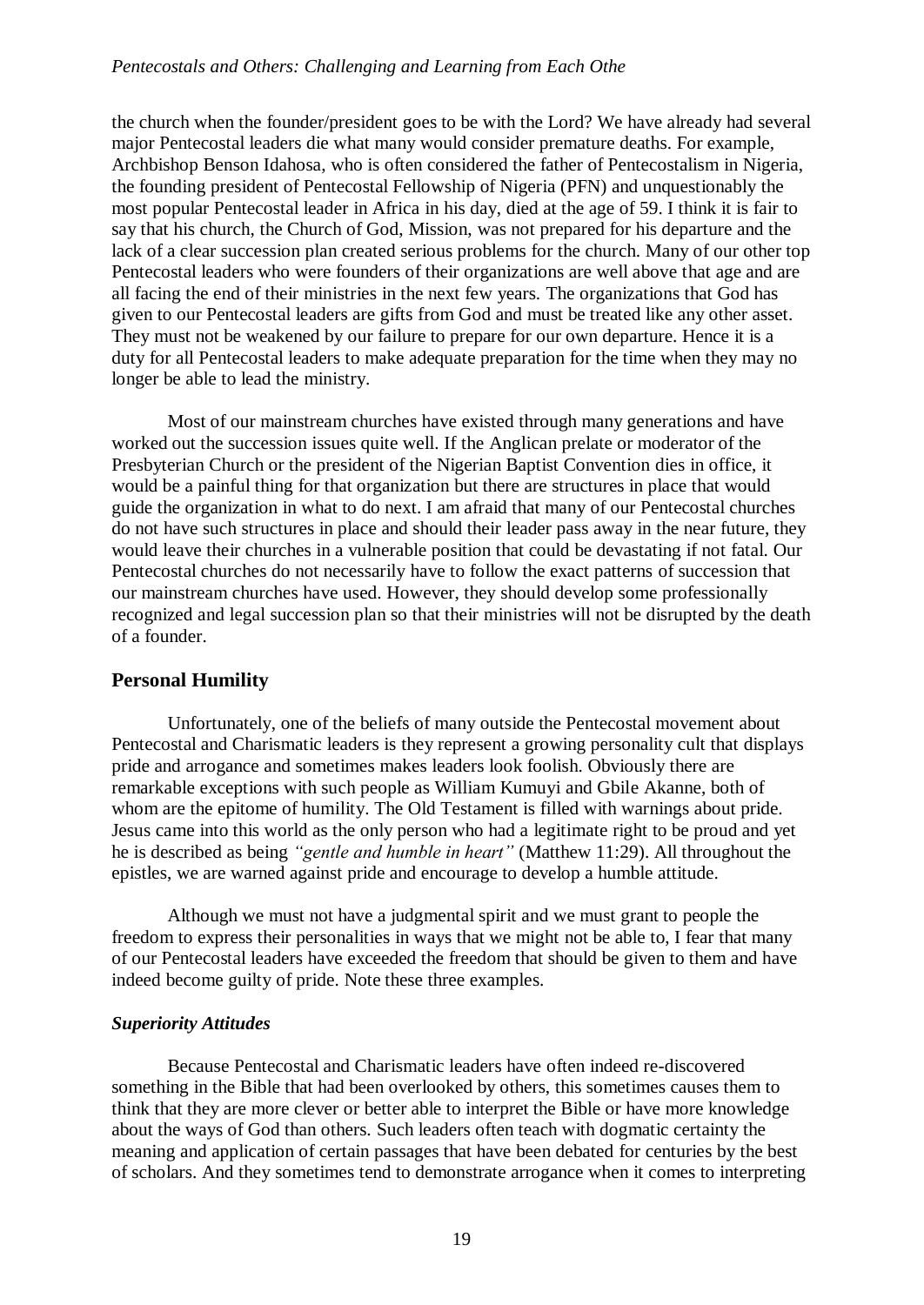the Scriptures. As a general rule, education tends to open one's eyes to the vast knowledge available. Therefore, dogmaticism and inflexibility are often the first marks of ignorance and are certainly indicators of intellectual pride. Pentecostal leaders would do well to realize that God has been and is still working through many people in this world. Therefore, they should respect those who have gone before them and those who are coming after them.

#### *Extravagant Lifestyles*

There has developed within some parts of Pentecostalism the "king's kid" philosophy. This basically means "I am the son of a king. Therefore, I should live like it." This thinking has often led to an ostentatious display of wealth that is viewed by some Pentecostals as a demonstration of faith. The few Pentecostal leaders who have become prosperous sometimes have fallen into the trap of living an extravagant and pompous lifestyle. One of the attractions of wealth is that it feeds one's pride and gives to people and elevated sense of importance. This is seen by the expensive vehicles and expensive clothes and the public display of wealth and position. Some Pentecostal leaders have developed almost a rock-star image, only appearing with the robust body guards and having little time for the common people. The imitation of the wealthy and affluent in life often makes these religious leaders look foolish. I once saw a Pentecostal preacher, who had come to see my neighbor, struggle to get into the back right seat of his vehicle. This man knew where the owner's seat was but as a very fat man he had to seriously struggle to get into the back of his Volkswagen Beetle.<sup>9</sup>

#### *Acquisition of Titles*

1

Titles have been important to Africans throughout history. Titles were given to individuals when they reached certain stages in life or had achieved certain accomplishments. The society set title holders apart from ordinary people. In our modern world, we have continued to perpetuate the need for titles. Some Pentecostals have borrowed ecclesiastical titles from the mainstream churches and demand to be addressed as "Bishop" or "Archbishop." Some have gone back to the Bible and used titles that the mainstream churches have abandoned because of certain theological implications. These include "apostle" and "prophet."<sup>10</sup> In addition, in some circles there has been a craving for educational titles. Many of our Pentecostals leaders have either gotten honorary doctorate degrees or degrees from some non-accredited diploma mill so that they can be addressed as "Rev. Doctor" or even "Rev. Professor." There is nothing improper about giving a person the respect that he or she has earned. That is indeed a Biblical concept (Romans 13;7; Ephesians 6:2; Philippians 2:29; 1 Timothy 5:17; 1 Peter 2:17). However, using titles that one has not earned is not only a mark of pride but also a compromise of integrity.

Although the mainline Christian leaders are not exempt from pride, the long process of becoming a bishop or other church leader in the Anglican Church or the ECWA church has encouraged a dignity and humility and professionalism that our modern Pentecostal leaders would do well to emulate.

 $9<sup>9</sup>$  I once participated in a thanksgiving service where a Pentecostal preacher was asked to speak. The man arrived late, pulled up right to the front of the hall and with great fanfare and obvious pride, got out and made his way to the platform. This young pastor who probably did not have 100 members in his congregation, had his own personal ADC who stoop up and sat down at the appropriate point behind him during the programme.

<sup>&</sup>lt;sup>10</sup> I have no personal objection to using either the ecclesiastical titles or the Biblical titles but I am concerned when these are used merely as a demonstration of pride.